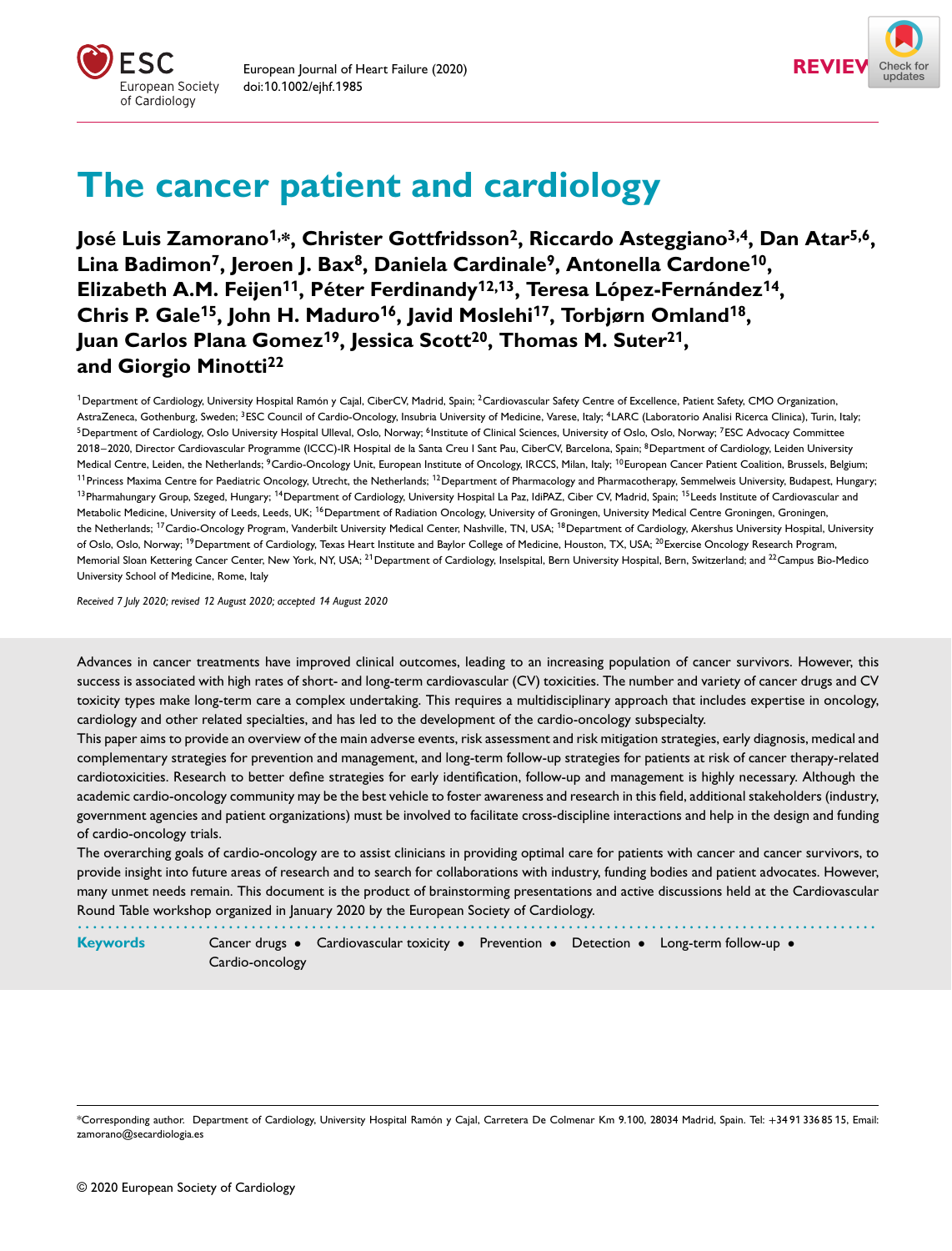### **Cardio-oncology: an introduction**

Advances in cancer treatments have improved patient survival,<sup>1</sup> with the result that large numbers of patients are cured of or are able to live with cancer for much longer periods of time. In addition, the ageing population will develop more cancers, which will result in higher numbers of cancer survivors.<sup>2</sup> This has led to increased rates of morbidity and mortality caused by the shortand long-term side effects of cancer therapy.<sup>3</sup> Cardiovascular (CV) toxicity, which refers to the direct harmful effects of cancer treatments on the CV system and the acceleration of CV diseases (CVDs) related to traditional CV risk factors, has become of paramount concern.<sup>3,4</sup>

The increasing number and variety of cancer drugs has increased the complexity of long-term care and in many instances cancer has become a chronic disease that requires long-term oncologic treatment, as well as the management of cancer therapy-related toxicity. Therefore, managing cardiotoxicity requires a multidisciplinary approach that involves specialists in oncology, cardiology, clinical pharmacology and other related specialties. The expanding field of cardio-oncology can help to prevent or minimize adverse events, and ensure that potentially life-saving cancer treatments are not interrupted or withheld. $3$  Furthermore, as many of the late CV side effects are initially asymptomatic but lead to progressive disease with an impaired prognosis, early detection is of the utmost importance.

The goals of this article are to provide an overview of the main CV adverse events of cancer therapy. Using a few examples of old and newer cancer drugs that have been associated with CV events, we will focus on current issues in risk assessment and risk mitigation strategies, early diagnosis, medical and complementary strategies for prevention and management, and long-term follow-up strategies for patients at risk for cancer therapy-related cardiotoxicities. Future research and clinical directions, and the growing importance of education programmes and networking among different stakeholders are also highlighted. This article does not therefore aim to provide consensus statements, for which the underlying research and clinical evidence are felt to be preliminary or inconsistent at some points. Rather, it aims to summarize current knowledge and to provide a framework for the pillars of cardio-oncology care (*Figure* 1).

### **Overview of cardiotoxicities associated with cancer treatments**

Cancer therapies have been associated with many short- and long-term CV risks but clinical phenotypes of CV toxicities have changed remarkably since conventional chemotherapeutics were replaced by, or began to be used in combination with, newer targeted drugs, also referred to as molecularly targeted agents (MTAs). Many authoritative reviews have illustrated how CV events (type and incidence rate) may vary according to cancer drugs, doses, use in combination with other agents or radiation therapy, and underlying patient risk factors. *Table* 1 shows examples of CV toxicities that have been associated with conventional chemotherapeutics, MTAs, radiation therapy and other oncologic therapies. $3,5-19$  We will not discuss each cardiotoxic agent in detail, but emphasize that older drugs, newer drugs and radiation therapy, alone or in combination, may increase the risk for a number of diverse CV events. This highlights the biological and clinical complexity of cardio-oncology.

### **Risk stratification and mitigation**

In oncology patients the risk factors for cardiotoxicity include many of the traditional risk factors for CVD that are seen in the general population. The concept of hidden cardiotoxicity was therefore introduced to emphasize that CV toxicity from a given drug may manifest only or predominantly if that particular drug is administered to patients with CV risk factors.<sup>20</sup> Data suggest that the development of CVD and cancer, respectively, may actually share common predisposing risk factors (smoking, age, obesity, hyperlipidaemia), $3,5,21$  as well as newly identified genetic risk factors such as clonal haematopoiesis.<sup>22</sup> *Table 2* shows some of the traditional and unique risk factors that may increase the risk for CV toxicity in patients receiving cancer treatments.<sup>3,10,23-28</sup> Risk stratification proformas have been proposed to help clinicians identify patients at low, medium, high or very high risk for treatment-related CV events.28

#### **Anthracyclines**

............................................................... ................................................................ .........................................

Anthracyclines have improved the prognosis of patients with many cancer types, including breast cancer, lymphomas, leukaemias, sarcomas and some gastrointestinal (GI) cancers, and withholding these agents for fear of cardiotoxic effects may impact survival. The cardio-oncology expert plays a key role in identifying patients at risk, offering mitigation strategies and cardioprotective therapies, and providing long-term follow-up.

Anthracyclines cause distinctive morphologic and functional damage to cardiac myocytes and anthracycline regimens are associated with a three- to five-fold greater risk for cardiotoxicity compared with non-anthracycline regimens.<sup>29,30</sup> In addition to common baseline risk factors (*Table 2*), additional factors for anthracycline cardiotoxicity include cumulative dose, combination therapy and genetic factors.3,7,27,29,3<sup>1</sup>–33 Cumulative dose is especially important: the risk for heart failure (HF) increases from  $3-5\%$  at 400 mg/m<sup>2</sup> to 18-48% at 700 mg/m<sup>2,34</sup> In trials conducted in patients with solid tumours, HF risk was higher with bolus vs. continuous infusions,<sup>29</sup> showing that cardiotoxicity is influenced by peak plasma concentration; however, the cardioprotective effects of replacing bolus with continuous infusions were not observed in children with acute lymphoblastic leukaemia. $35$  Strategies for reducing the risk for cardiotoxicity include the use of liposomal vs. non-liposomal anthracycline formulations and the use of cardioprotective agents (see the section on strategies for the prevention and treatment of cardiotoxicities).<sup>36–38</sup> Another option may be to consider less toxic but equally active alternatives. A 7-year follow-up of a randomized controlled trial found that docetaxel/cyclophosphamide therapy had superior disease-free survival with a lower risk for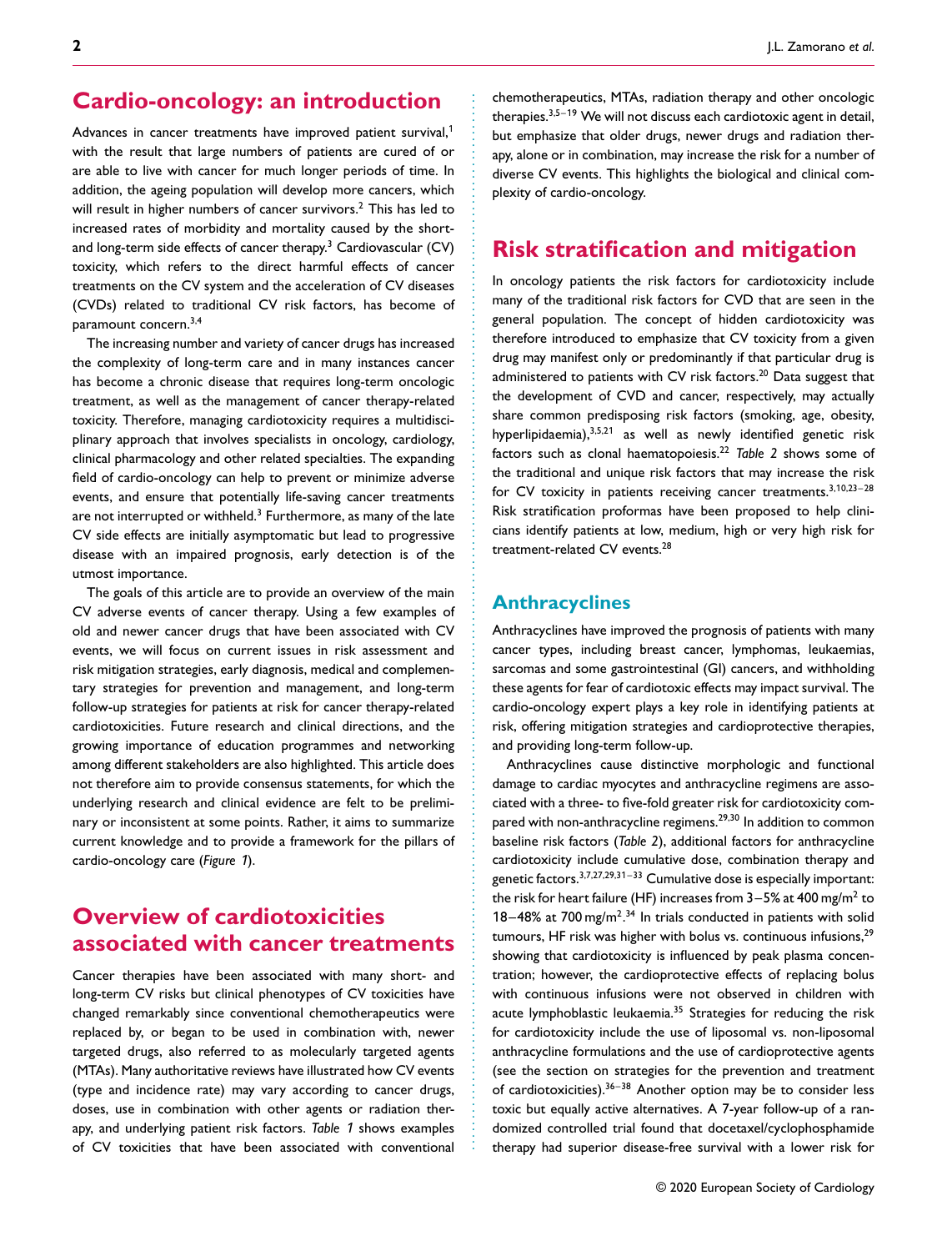

..................................................... .....................................................

cardiotoxicity compared with doxorubicin/cyclophosphamide in both older and younger women with early breast cancer.<sup>39</sup>

#### **Fluoropyrimidines**

Fluoropyrimidines such as 5-fluorouracil (5-FU) and capecitabine are frequently prescribed for GI, breast, colorectal, and head and neck cancers. Fluoropyrimidines have been associated with a significant risk for chest pain, presenting as atypical chest pain, angina on exertion or rest, and acute coronary syndromes including myocardial infarction.<sup>40</sup> The overall incidence of fluoropyrimidine-associated cardiac events is high enough to classify 5-FU as the second most common chemotherapeutic associated with cardiotoxicity after anthracyclines.<sup>40</sup> The risk becomes higher with continuous infusions compared with bolus regimens, which contrasts with that associated with anthracyclines and indicates that cardiotoxicity is influenced primarily by plasma exposure over time. Uncertainty exists around precisely how CVD risk factors influence fluoropyrimidine cardiotoxicity, and the role of dihydropyrimidine dehydrogenase (DPD) activity (i.e. the main enzyme for inactivation of fluoropyrimidines). $40$  About 3-8% of the population is partially deficient in DPD activity and potentially exposed to increased haematologic and non-haematologic toxicity of 5-FU and capecitabine.<sup>41</sup> Genetic polymorphisms in *DPYD* (i.e. the gene encoding for DPD) can result in low DPD activity and pre-emptive screening for *DPYD* variants and *DPYD* genotype-guided dose adjustments have been recommended to minimize toxicity.4<sup>1</sup> Information about the efficacy of this strategy against fluoropyrimidine cardiotoxicity is nonetheless limited at this point in time.

#### **Trastuzumab**

The anti-HER2 monoclonal antibody, trastuzumab, has revolutionized the management of HER2-overexpressing breast tumours and heralded the era of drugs targeted at receptors overexpressed in tumours. HER2, a member of the epidermal growth factor receptors family, is expressed in approximately 20–25% of breast tumours, but is constitutively expressed also in the heart, serving multiple functions in energy metabolism, sarcomere proteins turnover, and adaptation to chemical and haemodynamic challenges.<sup>42</sup> Trastuzumab has been associated with left ventricular (LV) dysfunction in up to 20% of patients, with significant declines in global longitudinal strain (GLS) seen at 3-month follow-up. $3,43$  The rate of trastuzumab cardiotoxicity is increased when an anthracycline is given before trastuzumab, and even more so when the drugs are given concurrently (however, this is no longer clinical practice).<sup>7</sup> When administered after an anthracycline, trastuzumab causes cardiotoxicity that differs dramatically from that seen with anthracyclines. Trastuzumab cardiotoxicity is in fact characterized by only minor structural myocardial changes, is more likely to be reversible, is not cumulative dose-dependent, and generally does not recur with subsequent stressors.<sup>7</sup> Trastuzumab cardiotoxicity also shows good responses to HF therapy.<sup>7</sup> Other anti-HER2-targeted therapies, such as the antibodies pertuzumab and trastuzumab emtansine (T-DM1), and the tyrosine kinase inhibitor (TKI) lapatinib, appear to share this pattern of cardiotoxicity.<sup>3</sup> In contrast, the use of anthracycline-free regimens can reduce the risk for trastuzumab cardiotoxicity.<sup>3</sup>

Early discontinuation of trastuzumab should always be weighed against oncologic risk as it represents an independent predictor of overall survival even after adjusting for cardiotoxicity. Early discontinuation has been associated with a two- to three-times greater risk for clinically significant relapse of breast cancer, and greater risk for both CV and non-CV death.<sup>44,45</sup>

Product labelling recommends that treatment be withheld until the cardiac status has stabilized if LV ejection fraction (LVEF) drops by  $\geq$ 10% and to <50%.<sup>46</sup> Resumption of trastuzumab, supported by HF therapy and close cardio-oncology monitoring,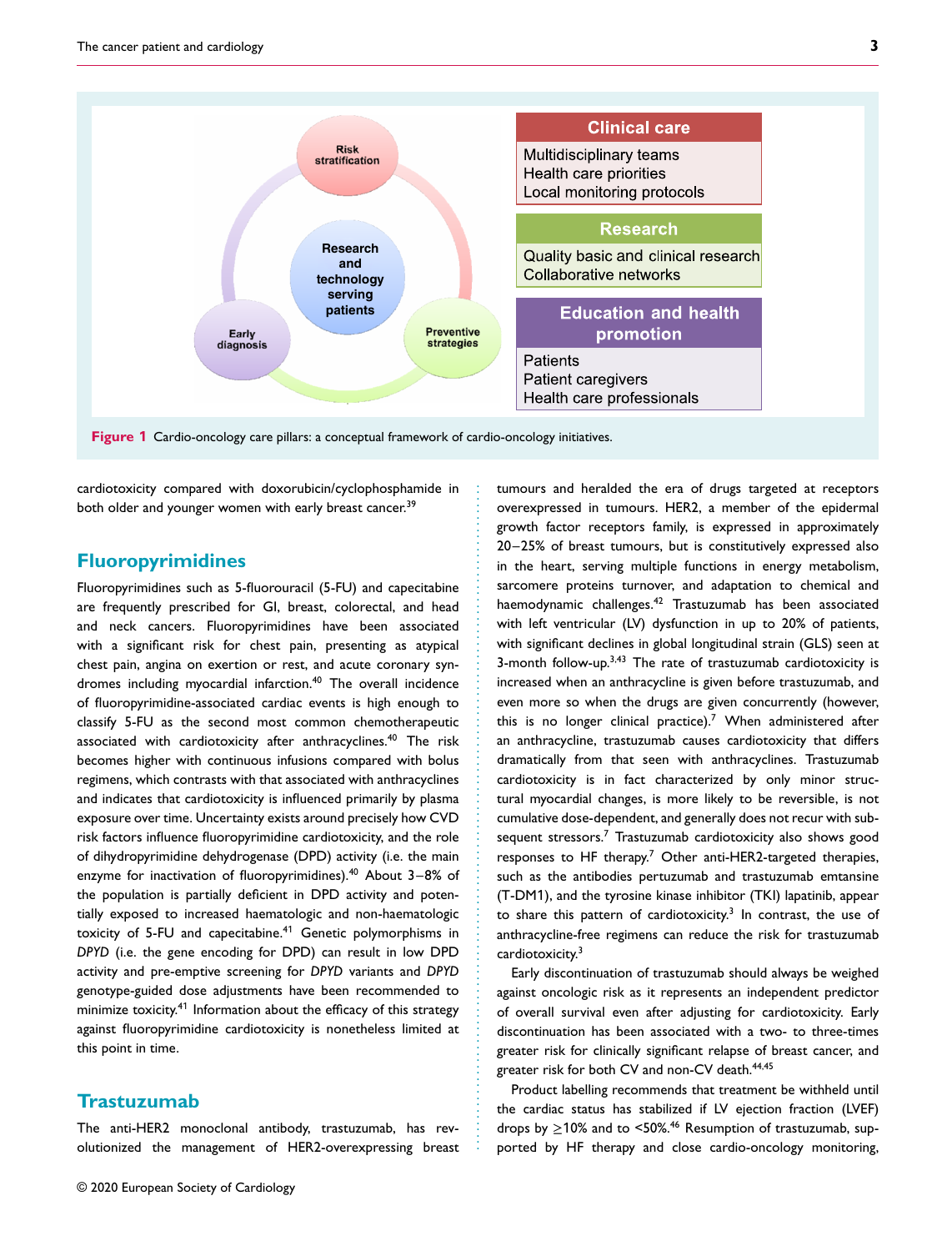|                                        | Cardiomyopathy |           | Myocarditis<br>Pericardial<br>Disease<br>Arthythmias<br>Myocardial<br>Inscular events<br>Mertension<br>Mescular events |           |           |           |           | Valve disease |
|----------------------------------------|----------------|-----------|------------------------------------------------------------------------------------------------------------------------|-----------|-----------|-----------|-----------|---------------|
| <b>CHEMOTHERAPEUTICS</b>               |                |           |                                                                                                                        |           |           |           |           |               |
| Anthracyclines                         | $\otimes$      |           | $\otimes$                                                                                                              | $\otimes$ |           |           |           |               |
| Tubulin active agents                  | $\otimes$      |           |                                                                                                                        | $\otimes$ |           |           |           |               |
| Antimetabolites<br>(fluoropyrimidines) | $\otimes$      | $\otimes$ |                                                                                                                        |           | $\otimes$ |           |           |               |
| Alkylating agents                      | $\otimes$      |           | $\otimes$                                                                                                              | $\otimes$ | $\otimes$ | $\otimes$ | $\otimes$ |               |
| <b>NATURAL COMPOUNDS</b>               |                |           |                                                                                                                        |           |           |           |           |               |
| Arsenic trioxide                       |                |           |                                                                                                                        | $\otimes$ |           | $\otimes$ |           |               |
| <b>RADIATION THERAPY</b>               | $\otimes$      |           | $\otimes$                                                                                                              | $\otimes$ | $\otimes$ |           | $\otimes$ | $\otimes$     |
| <b>MOLECULARLY TARGETED AGENTS</b>     |                |           |                                                                                                                        |           |           |           |           |               |
| Anti-HER2                              |                |           |                                                                                                                        |           |           |           |           |               |
| Antibodies                             | $\otimes$      |           |                                                                                                                        |           |           |           |           |               |
| TKI, lapatinib                         | $\otimes$      |           |                                                                                                                        | $\otimes$ |           |           |           |               |
| Anti-angiogenics                       |                |           |                                                                                                                        |           |           |           |           |               |
| Antibodies                             | $\otimes$      |           |                                                                                                                        |           | $\otimes$ | $\otimes$ | $\otimes$ |               |
| <b>TKI</b>                             | $\otimes$      |           |                                                                                                                        | $\otimes$ | $\otimes$ | $\otimes$ | $\otimes$ |               |
| <b>BCR-ABL1 TKI</b>                    | $\otimes$      |           |                                                                                                                        | $\otimes$ | $\otimes$ | $\otimes$ | $\otimes$ |               |
| <b>BTK TKI</b>                         |                |           |                                                                                                                        | $\otimes$ |           | $\otimes$ |           |               |
| Proteasome inhibitors                  | $\otimes$      |           |                                                                                                                        |           |           | $\otimes$ | $\otimes$ |               |
| <b>RAF+MEK</b> inhibitors              | $\otimes$      |           |                                                                                                                        | $\otimes$ |           | $\otimes$ |           |               |
| Cyclin inhibitors                      |                |           |                                                                                                                        | $\otimes$ |           |           |           |               |
| <b>IMMUNOTHERAPIES</b>                 |                |           |                                                                                                                        |           |           |           |           |               |
| Immune checkpoint<br>inhibitors        | $\otimes$      | $\otimes$ | $\otimes$                                                                                                              | $\otimes$ |           |           | $\otimes$ |               |
| Immunomodulators                       |                |           |                                                                                                                        | $\otimes$ | $\otimes$ | $\otimes$ | $\otimes$ |               |
| <b>HORMONE THERAPIES</b>               |                |           |                                                                                                                        |           |           |           |           |               |
| Androgen deprivation<br>therapies      |                |           |                                                                                                                        |           |           | $\otimes$ | $\otimes$ |               |
| <b>ADAPTIVE THERAPIES</b>              |                |           |                                                                                                                        |           |           |           |           |               |
| CAR T cells                            | $\otimes$      |           | $\otimes$                                                                                                              | $\otimes$ |           | $\otimes$ | $\otimes$ |               |

**Table 1 Main cardiac and vascular events associated with some chemotherapeutics, molecularly targeted agents and radiation therapy3,5–1<sup>9</sup>**

Arrhythmias (atrial fibrillation, ventricular tachyarrhythmias, atrio-ventricular block, long QTc); cardiomyopathy (mainly dilative, restrictive in the case of radiation therapy); hypertension [mainly systemic, pulmonary in the case of dasatinib (BCR-ABL1 TKI), MEK inhibitors, CAR-T cells]; myocardial ischaemia (acute coronary syndrome, angina, coronary artery disease); vascular event (arterial thrombosis, venous thromboembolism, vasculitis). Cyclin inhibitors includes cyclin-dependent kinase (CDK) *4* and *6* inhibitors. BCR-ABL1, breakpoint cluster region-Abelson kinase 1; BTK, Bruton tyrosine kinase; CAR, chimeric antigen receptor; HER2, human epidermal growth factor receptor-2; TKI, tyrosine kinase inhibitor.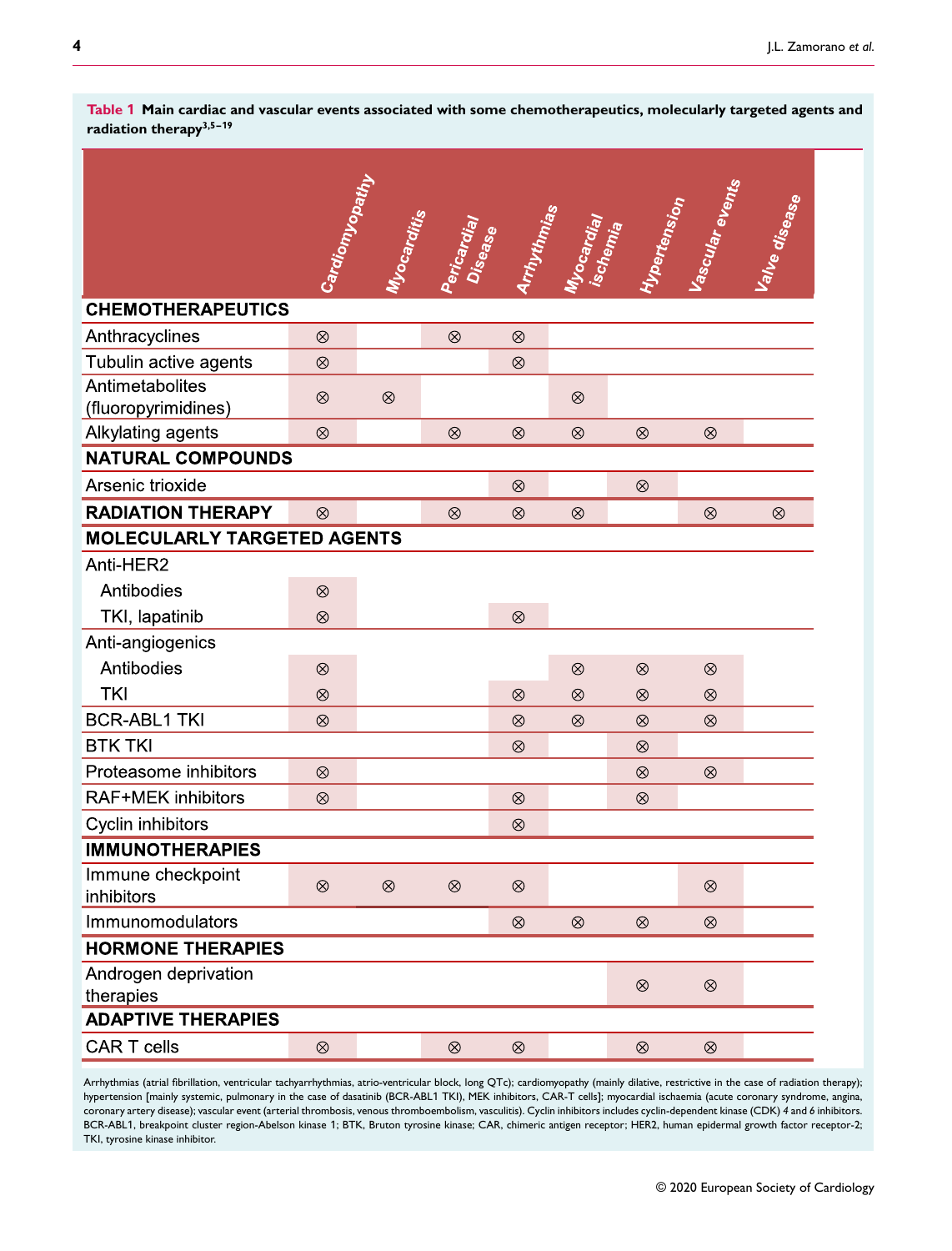### **Table 2 Baseline risk factors for cardiotoxicity3,<sup>1</sup>0,23–28**

#### Demographic factors

• Age: <10 years, >65 years • African ethnicity • African ethnicity Lifestyle factors

- Smoking
- High alcohol intake

Patient history factors

- Positive family history of premature CVD (<50 years of age)
- Family history of sudden death (occult familial dilated cardiomyopathy, rare variants in cardiomyopathy-associated genes, congenital LQTS)
- 
- Atherothrombotic disease
- Diabetes mellitus
- Dyslipidaemia
- Electrolyte imbalance
- Hypercholesterolaemia
- Hypothyroidism

Treatment-related factors

- Prior anthracycline use (including dose, and formulation)
- Prior RT, especially to chest or mediastinum
- CV-related factors
	- HF with preserved or reduced ejection fraction
	- Asymptomatic LV dysfunction (LVEF <50%)
	- Evidence of CAD (previous myocardial infarction, angina, PCI or CABG, myocardial ischaemia)
	- Moderate and severe VHD with LVH or LV impairment
	- Hypertensive heart disease with LV hypertrophy
- Cancer-related factors
	- Primary cancer site (mostly pancreatic, brain, stomach, kidney, lung, lymphoma, myeloma)
	- Histology (especially adenocarcinoma)
- 
- Sedentary lifestyle
- Reports of syncope
- History of VTE, inherited thrombophilia
- History of transfusions
- Impaired hepatic drug metabolism CVAD
- Elevated cardiac biomarkers Comorbidities:
	- Hypertension
	- Impaired renal function, CKD, renal failure
	- Infection
	- Obesity
	- Pulmonary disease
	- Hormone agent use
	- Erythropoiesis stimulating agents use
	- QT-prolonging agent use
	- Cardiomyopathy (hypertrophic, dilated, or restrictive)
	- Significant cardiac arrhythmias (e.g. AF, AV block, ventricular tachyarrhythmias), QTc prolongation
	- Advanced stage (metastatic)
	- Initial period after cancer diagnosis
	- Low performance status

AF, atrial fibrillation; AV, atrioventricular; CABG, coronary artery bypass graft; CAD, coronary artery disease; CKD, chronic kidney disease; CV, cardiovascular; CVAD, central venous access device; CVD, cardiovascular disease; HF, heart failure; LQTS, long QT syndrome; LV, left ventricular; LVEF, left ventricular ejection fraction; LVH, left ventricular hypertrophy; PCI, percutaneous coronary intervention; RT, radiotherapy; VHD, valvular heart disease; VTE, venous thromboembolism.

.............................................

can be considered in patients in whom trastuzumab therapy has been interrupted, whose LVEF is ≥40% and/or whose signs and symptoms of HF have resolved. In a retrospective database review of patients who experienced an asymptomatic LVEF decline to <50%, there was no significant difference in LVEF at follow-up between patients who continued vs. those who interrupted trastuzumab therapy.47 Furthermore, the prospective SAFE-HEaRt study demonstrated that interruption of HER2 therapies may not be necessary in patients with cardiac dysfunction (i.e. LVEF of 40–49% and no HF symptoms).<sup>48</sup> Patients were closely monitored and received HF therapies, and 90% were able to complete the planned course of therapy without a cardiac event or worsening of LVEF. When considering the interruption of trastuzumab, the risk–benefit assessment of prognosis from cancer vs. HF should be discussed with the multidisciplinary team.<sup>24</sup>

#### **Tyrosine kinase inhibitors**

Tyrosine kinase inhibitors are indicated for the treatment of a wide variety of haematologic malignancies and solid tumours, and are often prescribed for prolonged periods. They are classified by target groups including human epidermal growth factor receptor inhibitors, vascular endothelial-derived growth factor receptor (VEGFR) inhibitors, and breakpoint cluster region-Abelson kinase 1 (BCR-ABL1) inhibitors.<sup>5</sup> Many TKIs can be designed to target the kinase domain of a given growth factor receptor. For example, TKIs directed at VEGFR include drugs such as sunitinib, sorafenib, pazopanib, axitinib, vandetanib, cabozantinib, lenvatinib and regorafenib. Some TKIs, like ponatinib, can target both VEGFR2 and BCR-ABL1, showing that different receptors and kinases share residues liable to pharmacologic targeting.<sup>49</sup> Hence, TKIs may also cause off-target effects in the CV system and other organs.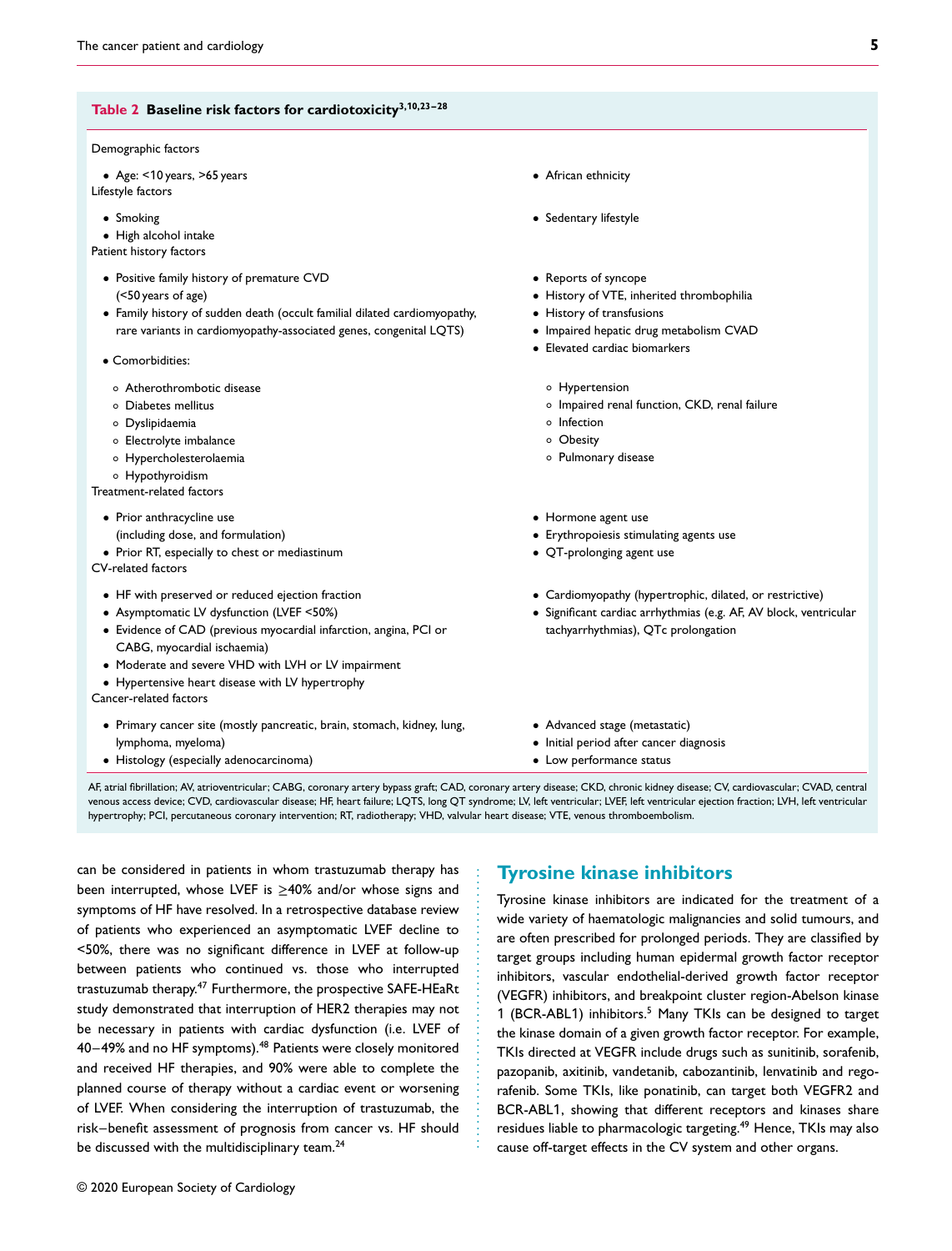By targeting kinases involved in controlling survival signalling, energy homeostasis and excitation–contraction coupling, TKIs have been linked to cardiomyopathy, HF and QT prolongation, as well as vascular toxicities.<sup>5,50</sup> In pooled analyses of clinical trial data, the increased relative risk for cardiotoxic events was 1.7 for high-grade HF (HF requiring intervention or life-threatening dysfunction), 2.7 for any HF (high-grade and HF not requiring intervention), $51$  2.7 for high-grade QTc prolongation (>500 ms or serious/life-threatening arrhythmias) and 8.7 for any QTc prolongation (high-grade and prolongation of 450–500 ms).<sup>52</sup> Subgroup analysis showed that only sunitinib and vandetanib (especially at higher doses) were associated with significant risk for QTc prolongation. It is worth noting that most cases were of low clinical significance, but caution is recommended when patients are treated off clinical trials and receive other drugs that also prolong QTc. Nilotinib, which was not included in the analysis, has also been associated with QTc prolongation, and electrocardiogram (ECG) monitoring is recommended.<sup>53</sup>

Ibrutinib, a Bruton's tyrosine kinase, which is used mainly in certain leukaemias and lymphomas, has been associated with a risk for atrial fibrillation (AF).<sup>54</sup> In a pooled analysis of 16 studies, the incidence of ibrutinib-associated AF was 5.77 per 100 person-years, which was much higher than in the general adult population.<sup>54</sup> In clinical trials, additional risk factors included history of AF and age over 65 years.<sup>11</sup> AF was managed with anticoagulant medications, with a low risk for serious bleeds, and a low incidence of discontinuation of therapy. Ibrutinib has also been associated with ventricular arrhythmias,  $55$  as well as the development of hypertension.<sup>56</sup> In a cohort study, 78% of ibrutinib users developed new-onset or worsened hypertension (systolic blood pressure  $\geq$  130 mmHg). This was associated with a two-fold higher risk for major adverse coronary events (MACEs), which was lowered by 60% with antihypertensive therapy.<sup>56</sup> The CV issues with ibrutinib are underscored by a pharmacovigilance study that documented 303 CV deaths associated with ibrutinib therapy.<sup>57</sup> Pharmacological strategies to prevent and manage AF and hypertension are discussed in more detail in the following sections.

#### **Immune checkpoint inhibitors**

Immune checkpoint inhibitors (ICIs), such as atezolizumab, durvalumab, ipilimumab, nivolumab and pembrolizumab, are used to treat a range of cancers, and indications for their use continue to expand. Cardiotoxicities have been reported early after initiation of therapy, and can include pericardial disease, vasculitis, temporal arteritis and HF. The reported incidence of ICI-related myocarditis is low (0.04–1.14%), but it is associated with a high mortality rate (25–50%).<sup>12,13,58–60</sup> Data suggest that most cases of myocarditis will present early after the initiation of ICI treatment, although it has also been reported in patients on long-term ICI therapy.<sup>61</sup> A review of 101 cases found that 64% occurred after the first or second ICI dose.<sup>59</sup> Another study also found some cases to have occurred after the first ICI dose.<sup>58</sup>

Use of combination ICI therapy seems to significantly increase the risk for myocarditis (from 0.06% to 0.27% in one case series).<sup>12,58</sup> Other risk factors are poorly defined, but may include underlying autoimmune disease, diabetes mellitus and pre-existing CVD.<sup>1</sup>2,60,62,63

The diagnosis of myocarditis can be challenging; in case series, elevated troponin and abnormal ECG findings were common.<sup>12,64</sup> In the presence of myocardial oedema, cardiac magnetic resonance (CMR), with late gadolinium enhancement (LGE), is useful in the early course of the disease for diagnosis and risk assessment.<sup>64,65</sup> Endomyocardial biopsy is the reference standard for diagnosis but is often underused as a result of its invasive nature, risk for complications, and a lack of expertise in many clinical centres.<sup>64-66</sup> Registry data showed that although LGE was present in >80% of patients with non-ICI myocarditis, it was present in <50% of those with ICI-associated myocarditis.<sup>65</sup> Therefore, CMR with LGE should not be relied on as the sole diagnostic approach; rather, biopsy should be used in patients with suspected myocarditis and negative CMR findings.<sup>65</sup>

The mechanism of cardiotoxicity has been related to activation of immune cells (T cells).<sup>58</sup> Myocarditis has been shown to respond to high doses of corticosteroids, or use of immunosuppressants.<sup>12,14</sup> A case report suggested that the immunosuppressive and antirheumatic drug abatacept may be useful in treating ICI-associated myocarditis.<sup>67</sup>

#### **Radiotherapy**

............................................................... ................................................................ .........................................

Radiotherapy may cause damage to the pericardium, vascular tree, valve structure, endocardium and myocardium, which can manifest in days, months or years.<sup>16,68</sup> Women with breast cancer who received radiotherapy had a 30% greater risk for coronary heart disease, and a 38% greater risk for cardiac death compared with those who did not.<sup>69</sup> The risk for cardiotoxicity is increased when radiotherapy is used with concomitant anthracyclines.<sup>70,71</sup> Radiotherapy-specific risk factors include the volume and dose to which the heart and its substructures are irradiated.<sup>72,73</sup> The risk for LV injury was 1.4 times higher in patients with left-sided vs. right-sided breast cancer.<sup>74</sup> In one study, the rate of MACEs (i.e. myocardial infarction, coronary revascularization or CV death) increased linearly by 7.4% per Gray (Gy) increase in mean heart dose.75

An analysis showed that the LV volume receiving 5 Gy was a better predictor of MACEs than mean heart dose.<sup>76</sup> Several prediction models for MACEs in patients with breast cancer treated with radiotherapy have been proposed. A model based on three-dimensional (3D) dose distributions to cardiac substructures uses mean heart dose, age and the presence of traditional CVD risk factors to calculate the risk for cardiotoxicity.<sup>76</sup> In addition, a high pre-treatment coronary artery calcium score (CACS) has been associated with MACEs in patients treated with radiotherapy.<sup>77</sup> After correction for age, history of ischaemic heart disease, diabetes, obesity, mean heart dose, hypercholesterolaemia and hypertension, the hazard ratio for MACE for the low CACS was 1.4, and for the combined intermediate and high CACS was 5.0 compared with a CACS of zero.

Risk mitigation strategies are focused on reducing the heart's exposure to radiation.<sup>72,78,79</sup> Techniques include cardiac displacement manoeuvres (e.g. prone positioning and deep inspiratory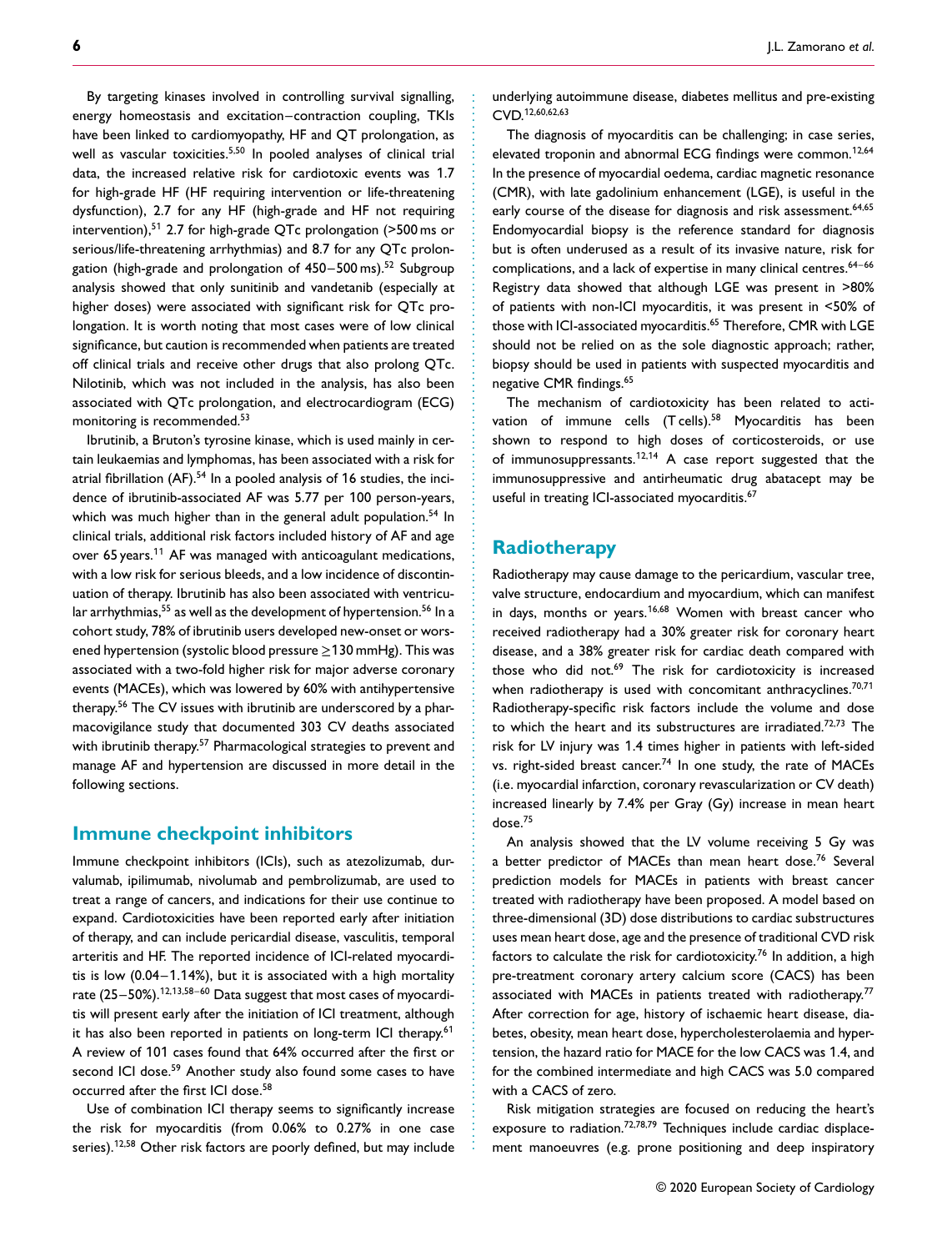breath holding), personalized heart block, intensity-modulated techniques, intraoperative irradiation and/or brachytherapy, and proton irradiation.

### **Early diagnosis of cardiotoxicities**

Guidance from the European Society of Cardiology (ESC), the American Society of Clinical Oncology (ASCO) and the European Society for Medical Oncology (ESMO) recommends a thorough assessment of baseline CV risk factors (*Table 2*) and a measurement of baseline cardiac function in patients who will receive potentially cardiotoxic treatments.3,24,80 For patients with risk factors, including signs or symptoms of current cardiac dysfunction, the guidelines recommend the further assessment of risk using biomarkers (troponins, natriuretic peptides) and evaluation of LVEF. Whenever possible, the same biomarker assays and imaging modalities should be used at baseline and throughout ongoing follow-up to ensure comparable information.<sup>3</sup>

The timing and frequency of surveillance will depend upon the specific cancer treatment, including the cumulative anthracycline dose, delivery protocol and duration, as well as the patient's baseline CV risk.<sup>3</sup> Patients identified as being at high risk should be referred to a cardio-oncology specialist.<sup>3</sup>

#### **Biomarkers**

Although the routine use of cardiac biomarkers is not well established in patients with cancer, guidelines recommend the measurement of high-sensitivity (hs)-cardiac troponins (TnI or TnT), and natriuretic peptides [B-type natriuretic peptide (BNP), N-terminal pro-BNP (NT-proBNP)] for those at high risk or undergoing potentially cardiotoxic therapies.3,24,80

A meta-analysis of 61 trials including over 5500 patients assessed the utility of cardiac troponins and BNP/NT-proBNP to predict cancer therapy-related LV dysfunction.<sup>81</sup> The odds of LVEF impairment were higher in patients with cancer therapy-related elevation of troponin compared with those without [odds ratio (OR) 11.9, 95% confidence interval (CI) 4.4–32.1], and troponin had a negative predictive value of 93%. The odds were highest with high-dose regimens (OR 97.9, 95% CI 52.2–183.8), anthracyclines (OR 7.0, 95% CI 1.4–34.1), and HER2 inhibitor therapy (primarily trastuzumab) (OR 10.1, 95% CI 2.1–48.9). Conversely, although mean BNP/NT-proBNP levels were increased in patients post-cancer therapy, these biomarkers did not consistently predict LV dysfunction (OR 1.7, 95% CI 0.7–4.2). It was recently suggested that post-cancer therapy elevations of NT-proBNP might herald early diastolic dysfunction rather than LV systolic dysfunction.<sup>82</sup>

Troponin elevation was also useful to monitor the efficacy of preventive therapy, with lower levels seen with angiotensin-converting enzyme (ACE) inhibitor or angiotensin II receptor blocker (ARB) therapy (OR 9.8, 95% CI 2.6–37.1) and, to a lesser extent, beta-blocker therapy (OR 2.1, 95% CI  $1.3-3.6$ ).<sup>81</sup> However, a multicentre prospective study, the International CardioOncology Society (ICOS)-one trial, did not demonstrate prevention of troponin elevations by ACE inhibitor therapy,<sup>83</sup> whereas both the PRevention of cArdiac Dysfunction during Adjuvant breast

© 2020 European Society of Cardiology

cancer therapy (PRADA)<sup>84</sup> and Carvedilol Effect in Preventing Chemotherapy-Induced Cardiotoxicity (CECCY)<sup>85</sup> trials demonstrated an attenuation of the troponin response to anthracycline therapy by beta-blocker therapy. The utility of circulating biomarkers, and imaging with two-dimensional (2D) echocardiography, computed tomography (CT) coronary angiography, and CMR for the early detection of radiotherapy-associated cardiotoxicity is being prospectively assessed in the European multicentre MEDI-RAD EARLY HEART Study.<sup>86</sup>

Patients receiving cardiotoxic cancer therapies who have elevated troponin levels should be referred to cardio-oncology specialty services and may benefit from preventive therapies (see the section on strategies for the prevention and treatment of cardiotoxicities).<sup>3,24,80</sup>

#### **Imaging**

............................................................... ................................................................ .........................................

Guidelines recommend the thorough assessment of baseline cardiac function in patients who will receive potentially cardiotoxic treatments.<sup>3,24,80</sup> An echocardiogram before the initiation of therapy is generally recommended to provide a quantitative measure of LVEF and diastolic function to help identify individuals at high risk and to establish a baseline, should symptoms develop during therapy.3,24,80

Several studies have shown that 3Dechocardiography and CMR provide more accurate measurements of LVEF and LV volumes than 2D-echocardiography<sup>87,88</sup> or multi-gated acquisition (MUGA).88,89 However, quantitative 2D-echocardiography may be used when issues of availability, cost or expertise prohibit the use of 3Dechocardiography or CMR imaging. The same imaging modality and the same equipment should be used for baseline and longitudinal follow-up to minimize variability and to ensure the consistent interpretation of results.<sup>3</sup>

The frequency of surveillance imaging should be determined based on clinical judgement and patient circumstances.<sup>3,24,80</sup> For example, patients who are identified as being at low risk (normal baseline echocardiography, no clinical risk factors) may require less frequent surveillance compared with those with reduced LVEF, or structural heart disease on baseline echocardiography, or with clinical risk factors. $3$  Survivors who received highly cardiotoxic cancer therapies or who developed cardiotoxicity during therapy are candidates for long-term surveillance echocardiography.

Echocardiography-based strain imaging may be particularly useful.80,90 In a meta-analysis of 21 studies including over 1700 patients with different malignancies and treated with anthracyclines with and without trastuzumab, reduced GLS was associated with a 12-fold greater risk for cardiotoxic events (clinically significant change in LVEF with or without new-onset HF symptoms). $91$  A reduction of GLS of >15% from baseline is generally considered abnormal and a marker of early LV subclinical dysfunction.<sup>3</sup> In a 2020 case–control study conducted in patients on ICIs, GLS demonstrated significant decreases in those who developed myocarditis compared with those who did not, and the risk for MACEs was higher with lower GLS. $92$  In addition, a prospective follow-up study showed that GLS was responsive to cardioprotection, improving in patients receiving beta-blocker therapy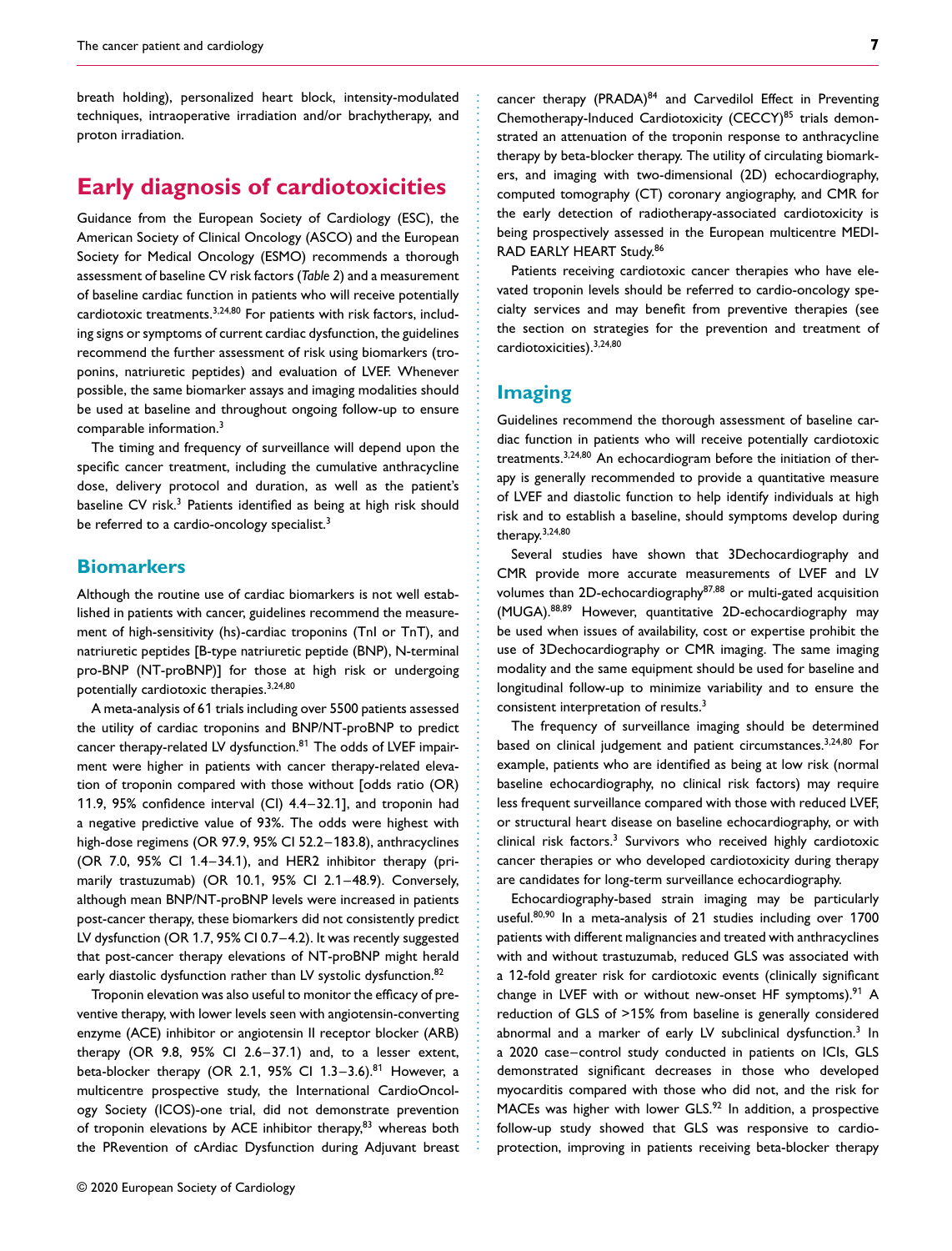among patients treated with anthracyclines with or without trastuzumab.<sup>93</sup> The on-going Strain sUrveillance of Chemotherapy for improving Cardiovascular Outcomes (SUCCOUR) is a randomized controlled trial that will assess whether GLS-guided cardioprotective therapy will improve cardiac function in high-risk patients undergoing cardiotoxic chemotherapies.<sup>94</sup>

Cardiovascular magnetic resonance imaging may be particularly useful to evaluate vascular cardiotoxicities. Stress echocardiography, stress CMR, CT and positron emission tomography are options for the evaluation of ischaemia in patients receiving therapies that have the potential to cause vasospasms or accelerate atherosclerosis.90

### **Strategies for the prevention and treatment of cardiotoxicities**

#### **Pharmacological interventions**

In patients with high baseline risk for cardiotoxicity, pre-existing risk factors (*Table 2*) should be identified and strictly controlled, and prophylactic cardioprotective medication against drug-induced cardiotoxicity should be considered as warranted.<sup>3,80</sup> Recommendations for the use of cardioprotective pharmacotherapies in patients with cancer vary across different guidelines.<sup>3,24,80</sup> The ESMO guidelines recommend initiation of cardioprotective treatments (ACE inhibitors, ARBs and/or beta-blockers) in patients receiving cardiotoxic therapy who exhibit a decrease in LVEF, a decrease in GLS, or an elevation in cardiac troponin, with a statin being considered in those with existing coronary artery disease  $(CAD).<sup>24</sup>$  ASCO guidelines recommend dexrazoxane for prevention of cardiotoxicity in patients planning to receive high-dose anthracyclines (e.g. doxorubicin  $\geq$ 250 mg/m<sup>2</sup>).<sup>80</sup> The data were deemed insufficient to make formal recommendations regarding other cardioprotective strategies (e.g. ACE inhibitors, beta-blockers, ARBs and statins). Guidance from the ESC suggests the use of cardioprotective drugs (ACE inhibitors, beta-blockers, ARBs) in patients with pre-existing clinical HF or significant LV dysfunction at baseline, and the initiation of cardioprotection in patients with a troponin increase during treatment with high-dose anthracycline regimens.<sup>3</sup> Patients with anthracycline-related or idiopathic cardiomyopathy treated with optimized HF therapy have been shown to have similar mortality rates, which suggests that these patients should be treated with current guideline-directed therapies.<sup>95</sup> Dexrazoxane is the only drug formally approved for the prevention of anthracycline cardiotoxicity; however, both the US Food and Drug Administration and the European Medicines Agency recommend using dexrazoxane only in breast cancer patients with prior high-dose anthracycline and candidates for continued anthracycline-based therapy. $3$  Children who are candidates for high-dose anthracycline can receive dexrazoxane starting from the first anthracycline dose. Meta-analyses of clinical trial data assessing the efficacy of cardioprotective interventions in patients with cancer are shown in *Table 3*. 37,96–99

............................................................... ................................................................ .........................................

The prevention and management of CV conditions in patients with cancer should generally follow published guidelines for specific conditions, such as HF,<sup>100,101</sup> hypertension,<sup>102,103</sup> AF,<sup>104-106</sup> and venous thromboembolism (VTE).<sup>107–109</sup> However, there are some specific considerations, and contraindications such as drug interactions, to be aware of in patients with cancer.

Patients receiving anthracyclines, HER2 inhibitors and TKIs, or undergoing radiotherapy, have a high risk for the development or worsening of LV dysfunction and HF. ESC guidelines for the diagnosis and treatment of acute and chronic HF in the general population recommend pre- and post-therapy assessment of LVEF.<sup>100</sup> In general, the pharmacological treatments recommended for the general population of patients with symptomatic HF with reduced LVEF can be used in patients with cancer. These include ACE inhibitors, beta-blockers and certain diuretics if required. Recommendations to prevent the development or worsening of HF in asymptomatic patients include the use of ACE inhibitors and beta-blockers, and management of risk factors (*Table 2*), such as hypertension, dyslipidaemia, smoking, alcohol use and obesity. In patients with cardiac dysfunction caused by high-dose anthracycline, early treatment with ACE inhibitors and beta-blockers, possibly in combination, has been shown to be effective in the full, or at least partial, recovery of cardiac function.<sup>110</sup> More recent studies using lower contemporary anthracycline doses have shown more modest effects.<sup>111</sup> A retrospective study suggested that sacubitril–valsartan could improve echocardiographic functional and structural parameters, biomarker levels and symptomatic status compared with baseline.<sup>11</sup><sup>2</sup> Sacubitril–valsartan was also effective in recovering LVEF in a long-term childhood cancer survivor who developed severe HF some 30 years after anthracycline exposure.<sup>113</sup> In patients with cancer receiving anthracyclines, dexrazoxane may be useful but its use is limited by the aforesaid prescribing restrictions (*Table 3*).

Hypertension has been reported in up to 35% of patients receiving TKI therapy and may occur within the first months after the initiation of therapy. $9,103$  For this reason, the 2018 ESC/European Society of Hypertension (ESH) guidelines for the management of arterial hypertension recommend weekly monitoring of blood pressure during the first cycle of cancer therapy and at least every  $2-3$  weeks thereafter.<sup>103</sup> Patients who develop hypertension (≥140/90 mmHg), or an increase in diastolic blood pressure of ≥20 mmHg should initiate or optimize antihypertensive therapy with ACE inhibitors, ARBs, calcium channel blockers or combination therapy. The calcium channel blockers diltiazem and verapamil should be avoided because they block the CYP3A4 isoenzyme that is involved in the metabolism of TKIs, such as sorafenib and sunitinib, which can lead to increased drug levels.<sup>114</sup>

Cancer therapies have been associated with AF rates of up to 20% of patients.<sup>8</sup> Guidelines for the management of AF in the general population provide no specific recommendations for patients with cancer.<sup>104-106</sup> However, cancer is recognized as a risk factor for bleeding in patients receiving anticoagulation therapy.<sup>1</sup><sup>04</sup> In the general population, oral anticoagulation is recommended in patients with AF at risk for stroke. Contraindications for the use of therapeutic anticoagulants in patients with cancer include active major bleeding, liver failure and severe bleeding disorders.<sup>109</sup> Drug interactions with concomitant potent P-glycoprotein or CYP3A4 inhibitors or inducers are common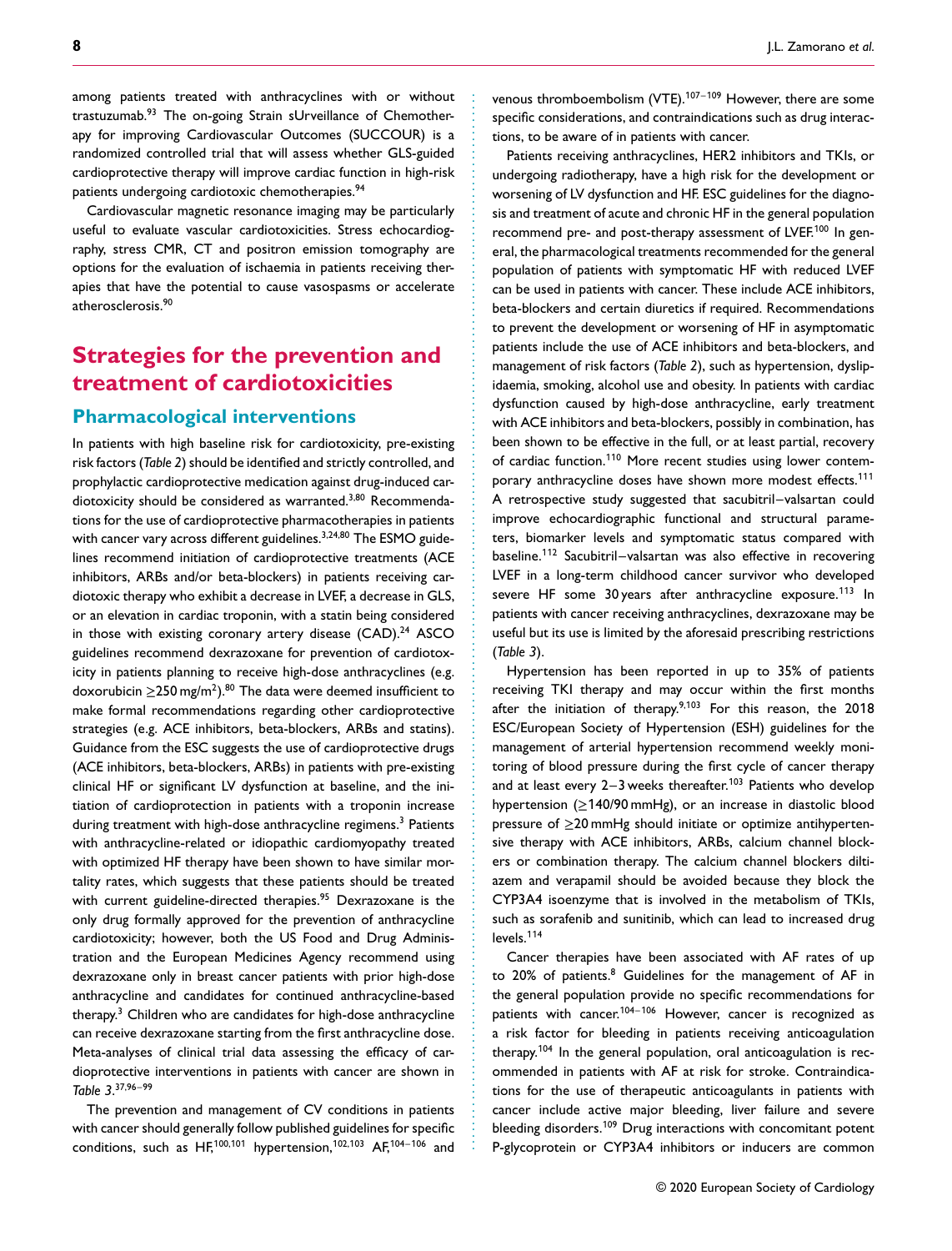| <b>Study</b>                                                                                                                      | <b>Cancer treatment</b>                                          | Cardioprotective<br>intervention                                 | Results (95% CI)                                                                                                                                                                                    |
|-----------------------------------------------------------------------------------------------------------------------------------|------------------------------------------------------------------|------------------------------------------------------------------|-----------------------------------------------------------------------------------------------------------------------------------------------------------------------------------------------------|
| Li et al. 2020 <sup>96</sup><br>Network meta-analysis<br>(7 studies, $n = 628$ )                                                  | Anthracyclines, trastuzumab, taxanes,<br>platinum agents, others | ACEi vs. PBO<br>ACEi vs. control                                 | <b>LVEF</b><br>MD 6.79 (2.11-11.48)<br>MD 7.76 (2.64-12.88)                                                                                                                                         |
| Fang et al. 2020 <sup>97</sup><br>Meta-analysis<br>(9 studies, $n = 1095$ )<br>(5 studies; $n = 799$ )<br>(4 studies; $n = 647$ ) | Anthracyclines $\pm$ trastuzumab                                 | ACEI/ARB vs. PBO                                                 | <b>LVEF</b><br>MD 4.24 (1.53–6.95; $P = 0.002$ )<br>Chemotherapy-related cardiotoxicity <sup>a</sup><br>RR 0.63 (0.30 - 1.31; $P = 0.22$ )<br>Hypotension<br>RR 3.94 (95% CI 1.42-10.90; P = 0.008) |
| Li et al. 2020 <sup>96</sup><br>Network meta-analysis<br>(9 studies, $n = 722$ )                                                  | Anthracyclines, trastuzumab, taxanes,<br>platinum agents, others | Beta-blockers vs. PBO                                            | <b>LVEF</b><br>MD 4.00 (0.87-7.14)                                                                                                                                                                  |
| Huang et al. 201998<br>Meta-analysis<br>(5 studies, $n = 495$ )                                                                   | Anthracyclines                                                   | Beta-blockers vs. PBO                                            | LVEF<br>MD 1.74 (-0.18 to 3.66; $P = 0.08$ )<br>Clinically overt cardiotoxicity <sup>a</sup><br>OR 0.42 (0.20-0.89; $P = 0.02$ )                                                                    |
| Wang et al. 2020 <sup>99</sup><br>Meta-analysis<br>$(3 \text{ studies}, n = 1465)$                                                | Chemotherapy                                                     | DOACs vs. PBO                                                    | <b>VTE</b><br>RR 0.53 (0.36-0.78; $P = 0.001$ )<br>Pulmonary embolism<br>RR 0.50 (0.28-0.89; $P = 0.02$ )                                                                                           |
| Macedo et al. 2019 <sup>37</sup><br>Meta-analysis<br>$(9 \text{ studies}, n = 2177)$                                              | Anthracyclines                                                   | Dexrazoxane vs. PBO<br>or no<br>cardioprotective<br>intervention | ΗF<br>RR 0.19 (0.09-0.40; P < 0.001)<br>Cardiac events<br>RR 0.36 (0.27-0.49; P < 0.001)                                                                                                            |
| Li et al. 2020 <sup>96</sup><br>Network meta-analysis<br>(2 studies, $n = 91$ )                                                   | Anthracyclines                                                   | Statins vs. control                                              | <b>LVEF</b><br>MD 8.35 (1.11-15.59)                                                                                                                                                                 |

**Table 3 Summary of data from meta-analyses of cardioprotective interventions against drug-induced cardiotoxicity for cancer patients**

ACEi, angiotensin-converting enzyme inhibitor; ARB, angiotensin II receptor blocker; CI, confidence interval; DOAC, direct oral anticoagulant (e.g. rivaroxaban, apixaban, edoxaban. dabigatran); HF, heart failure; LVEF, left ventricular ejection fraction; MD, mean difference; OR, odds ratio; PBO, placebo; RR, risk ratio; VTE, venous thromboembolism.

aDefinitions used by included studies: LVEF reduction ≥10–20%, LVEF decreased to <40–55%, chemotherapy interrupted as a result of cardiotoxicity, and cardiomyopathy.

..........................................

with non-vitamin K oral anticoagulants (NOACs). In addition, ibrutinib causes platelet dysfunction, which can result in a higher risk for bleeding.54 Drug–drug interactions that can increase plasma exposure to ibrutinib may therefore increase bleeding risk.54,<sup>11</sup><sup>5</sup>

For rhythm or rate control, first- and second-line drug treatments include a variety of drugs such as dronedarone, flecainide, propafenone, amiodarone, ibutilide, beta-blockers, diltiazem, verapamil and digoxin.<sup>104</sup> Therapy is recommended after careful evaluation of patients in the general population and those with underlying CVD.<sup>104</sup> These drugs can interact with TKIs and other cancer therapies, resulting in increased concentrations of either the CV medication or the TKI.<sup>114</sup> Increased QT interval has been reported and electrophysiologic actions by antiarrhythmic drugs

may be pro-arrhythmic and cause bradycardia and ventricular tachyarrhythmias (e.g. torsades de pointes). Cancer patients in whom therapy with antiarrhythmic drugs or anticancer drugs associated with QT prolongation is initiated should be monitored with ECGs and serum electrolytes to avoid hypokalaemia according to guidelines (*Table 4*).3,24,80

Cancer is a well-recognized predisposing factor for VTE, but it is also a risk factor for major bleeding with oral anticoagulation.<sup>107</sup> The ASCO guidelines for the prevention and treatment of VTE in patients with cancer recommend thromboprophylaxis in all hospitalized patients, and selected high-risk outpatients, including low-molecular-weight heparin (LMWH) and some NOACs.<sup>108,109</sup> In particular, in the context of thalidomide- or lenalidomide-based regimens for multiple myeloma, thromboprophylaxis with LMWH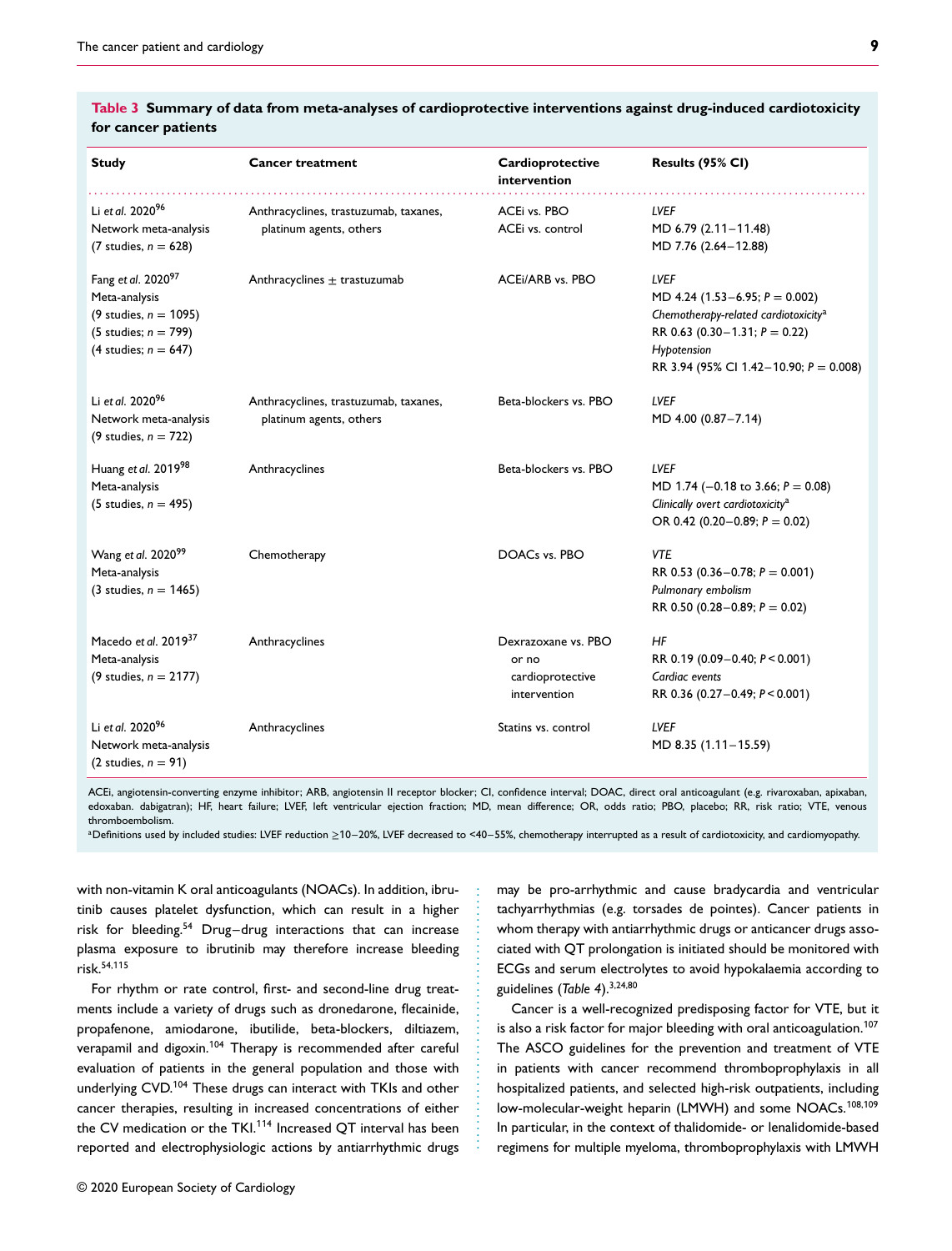| Who to screen                                                                                                                 | When and how                                                                                                                                                                                                                                                                                                                                                            |
|-------------------------------------------------------------------------------------------------------------------------------|-------------------------------------------------------------------------------------------------------------------------------------------------------------------------------------------------------------------------------------------------------------------------------------------------------------------------------------------------------------------------|
| ASCO guidelines <sup>80</sup>                                                                                                 |                                                                                                                                                                                                                                                                                                                                                                         |
| • Patients with clinical signs or symptoms suggestive of cardiac<br>dysfunction                                               | • Echocardiogram<br>• CMR or MUGA if echocardiogram is not available or not feasible<br>· Serum cardiac biomarkers (troponins, natriuretic peptides) or<br>echocardiography-derived strain imaging plus routine diagnostic<br>imaging                                                                                                                                   |
| • Asymptomatic patients at increased risk for cardiac dysfunction                                                             | • Routine surveillance imaging<br>• Echocardiogram, 6 and 12 months after completion of cancer therapy<br>• CMR or MUGA if echocardiogram is not available or not technically<br>feasible<br>• No recommendations on frequency and duration of surveillance in<br>patients who have no evidence of cardiac dysfunction on a<br>6-12-month post-treatment echocardiogram |
| ESMO guidelines <sup>24</sup>                                                                                                 |                                                                                                                                                                                                                                                                                                                                                                         |
| • Any patient on potentially cardiotoxic therapy                                                                              | • ECG, including QTc at baseline                                                                                                                                                                                                                                                                                                                                        |
| • High-risk patients (pre-existing CVD) or those receiving high-dose<br>cardiotoxic therapy (e.g. anthracycline)              | • Cardiac biomarkers: hs-cardiac troponins (Tnl or TnT), BNP or<br>NT-proBNP at baseline and periodically thereafter (3-6 weeks or<br>before each cycle)<br>• Reassessment of LV function based on cumulative anthracycline dose                                                                                                                                        |
| • Patients scheduled to receive cancer therapy associated with HF or<br>LV dysfunction                                        | • Imaging evaluation of LVEF and diastolic function at baseline<br>• Baseline and serial blood pressure monitoring<br>· Periodic cardiac physical examination, cardiac biomarkers and/or<br>cardiac imaging                                                                                                                                                             |
| ESC guidance <sup>3</sup>                                                                                                     |                                                                                                                                                                                                                                                                                                                                                                         |
| • All patients receiving cancer therapy                                                                                       | • Assessment of CAD based on history, age, and gender<br>• 12-lead electrocardiogram and QTc interval at baseline and during<br>treatment<br>• Blood pressure at baseline and periodically during treatment<br>• Frequency of surveillance depends on patient and treatment<br>characteristics                                                                          |
| • Patients with a history of QT prolongation, cardiac disease,<br>bradycardia, thyroid dysfunction, electrolyte abnormalities | • Monitor with repeated 12-lead electrocardiogram                                                                                                                                                                                                                                                                                                                       |
| • Patients with severe hypertension                                                                                           | • Close monitoring and evaluation of adherence to antihypertensive<br>drugs                                                                                                                                                                                                                                                                                             |
| • Patients treated with pyrimidine analogues or at risk for myocardial<br>ischaemia                                           | • Echocardiography (3D preferred) to monitor for myocardial ischaemia<br>and to estimate LVEF and LV volumes before, during and after<br>treatment<br>• Exact interval is not established, but should be repeated during<br>follow-up to confirm recovery, or detect irreversible LV dysfunction                                                                        |
| • Patients receiving radiotherapy                                                                                             | • Adults and survivors of childhood cancers exposed to chest<br>radiotherapy should be offered lifelong surveillance                                                                                                                                                                                                                                                    |

#### **Table 4 Summary of recommendations for baseline and long-term monitoring of cardiotoxicities in patients with cancer**

CVD, cardiovascular disease; ECG, electrocardiography; ESC, European Society of Cardiology; ESMO, European Society for Medical Oncology; HF, heart failure; hs-TnI or TnT, high-sensitivitycardiac troponins (I or T); LV, left ventricular; LVEF, left ventricular ejection fraction; MUGA, multi-gated acquisition; NT-proBNP, N-terminal pro-B-type natriuretic peptide.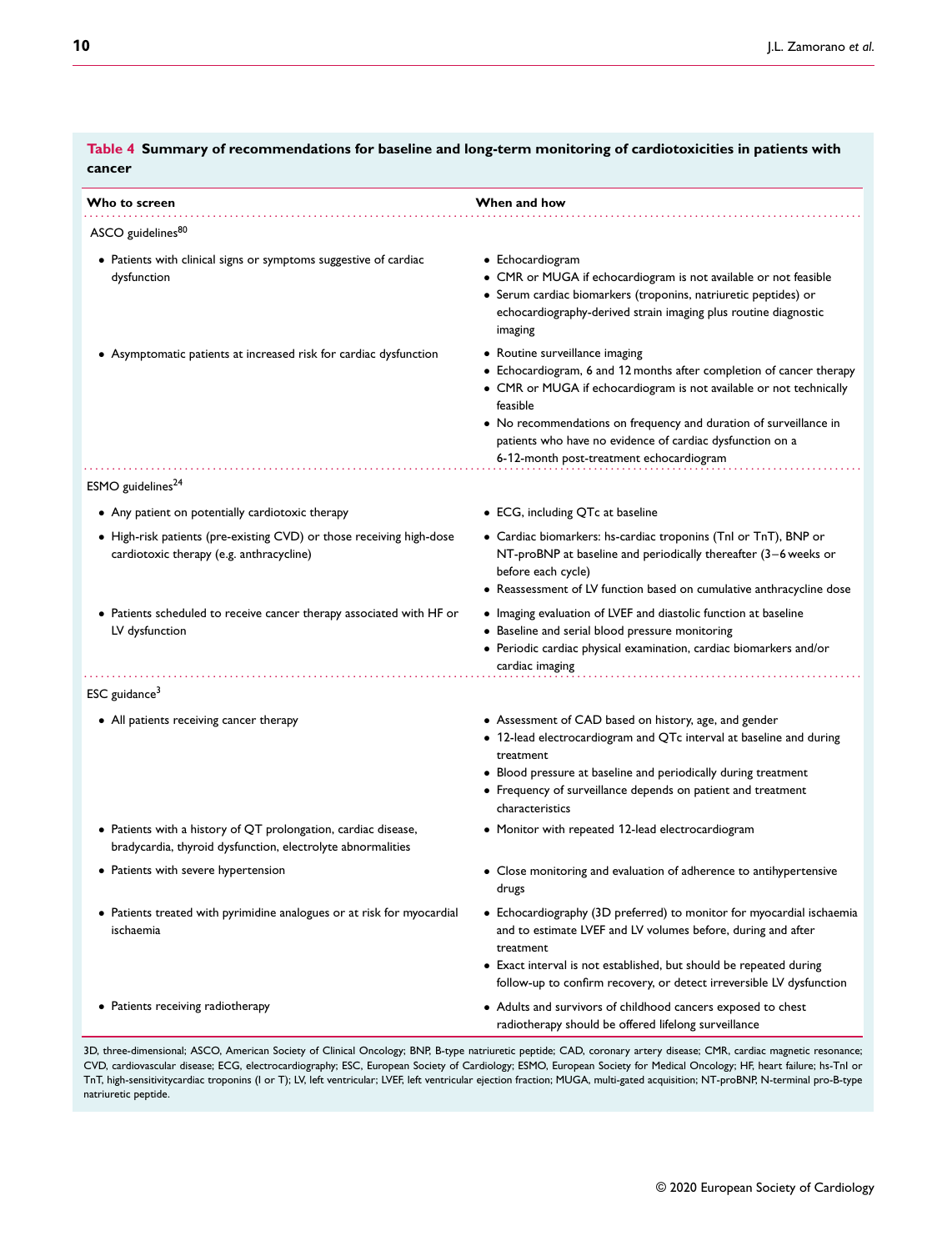| Cardiac function                 | 个Stroke volume<br>$\sqrt{\frac{1}{1}}$ Heart rate<br>个Cardiac output | 个Cardiorespiratory                      |                                                      |
|----------------------------------|----------------------------------------------------------------------|-----------------------------------------|------------------------------------------------------|
| Arterial/endothelial<br>function | <b>TNO</b><br>↑Angiogenic factors                                    | fitness<br>$\sqrt{\frac{1}{2}}$ Fatigue | $\sqrt{\frac{1}{2}}$ Chronic morbidity<br>↓Overt CVD |
| Skeletal muscle<br>function      | ↑ Mitochondrial size<br>and number<br>个Capillarization               | $\sqrt{CV}$ risk factors                |                                                      |

Figure 2 Effects of exercise training on multisystem toxicities.<sup>125,131-133</sup> CV, cardiovascular; CVD, cardiovascular disease; NO, nitric oxide.

................................................................. ............................................................

should be offered to higher-risk patients, and either aspirin or LMWH to lower-risk patients.<sup>109</sup>

Meta-analyses of the use of anticoagulation for the treatment of VTE in patients with cancer concluded that NOACs are more effective, but are associated with a higher risk for bleeding compared with vitamin K antagonists and LMWHs.<sup>116,117</sup> However, data evolve and the recently completed CARAVAGGIO trial showed that oral apixaban was non-inferior to dalteparin for the treatment of cancer-associated VTE and did not increase the risk for major bleeding.<sup>118</sup> Possible interactions of apixaban with CYP3A4 and P-glycoprotein substrates/inhibitors should nonetheless be considered.<sup>11</sup><sup>9</sup>

There are additional considerations in the management of CV toxicities in older patients, including comorbidity (multiple diseases), frailty (vulnerability to adverse outcomes), and disability (difficulty or dependency in carrying out activities essential to independent living).<sup>120</sup> Therapy should be tailored to physiological status, with consideration of a patient's life expectancy independently of any cancer, organ function, performance score, comorbidity and quality of life. Patients assessed as fit may be more suitable and willing to undergo curative cancer therapies, despite cardiotoxicities, whereas the priority for those who are unfit or frail may be to achieve a balance between efficacy and tolerability, or palliative therapy with minimal toxicity. Alternative or reduced-intensity regimens may be needed, and the mechanisms of drug elimination and metabolism become more important.<sup>121</sup> For this patient group, there is a need for collaboration between not only the cardiology and oncology specialties, but also geriatrics.<sup>122</sup>

#### **Exercise and lifestyle interventions**

Patients receiving cancer therapies demonstrate significant and persistent declines in cardiorespiratory fitness (CRF) levels [e.g. peak oxygen consumption  $(VO_{2p}R)$ ].<sup>123–125</sup> Poor CRF levels have been associated with a greater symptom burden (fatigue, impaired health-related quality of life), $124$  increased incidence of treatment-related toxicities (both acute and chronic),<sup>126</sup> and increased risk for both cancer-related and all-cause mortality.<sup>1</sup><sup>27</sup> Chemotherapy, particularly anthracycline-based therapy, may cause up to 10–30 years of physiological ageing, in terms of a decline in  $VO<sub>2peak</sub>$ , compared with healthy control subjects.<sup>123,128</sup>

The toxicities of anticancer therapies extend beyond the heart to affect the entire CV–skeletal muscle axis and involve effects such as cognitive impairment, immune dysfunction, anaemia, GI events, skeletal muscle atrophy and bone demineralization.<sup>129,130</sup> Evidence suggests that exercise training to improve CRF levels in patients with cancer can lead to multi-system improvements (*Figure 2*).<sup>1</sup>25,131–1<sup>33</sup> Numerous observational studies in cancer patients have demonstrated that self-reported exercise is associated with significant reductions in morbidity and all-cause mortality, even after controlling for traditional risk factors.<sup>131,132</sup> There is also growing evidence from randomized exercise intervention studies. A meta-analysis of 48 randomized controlled trials including over 3600 patients with adult-onset cancers found that exercise is an effective adjunctive therapy to improve CRF.<sup>134</sup> However, few studies have assessed the effects of exercise on CV endpoints beyond CRF.<sup>1</sup><sup>29</sup>

Exercise training is an important element of cardiac rehabilitation programmes. Programmes should be tailored to the individual patient, and should include aerobic and resistance exercise, warm-up and cool-down activities, and flexibility/stretching exercises.<sup>125</sup> These programmes should also include lifestyle interventions, such as nutrition counselling and weight management, smoking cessation and psychosocial interventions.<sup>125</sup>

### **Long-term follow-up of cancer survivors**

*Table 4* summarizes current recommendations regarding testing strategies for the early identification and long-term monitoring of patients with cancer receiving potentially cardiotoxic therapies.3,24,80 *Figure 3* provides a visual summary of the strategies for baseline and long-term CV monitoring in patients with cancer.3,24,80

Data from multiple registries of survivors of childhood cancer have shown an elevated risk for the development of CV events during long-term follow-up compared with that in the general population (*Table 5*).4,<sup>1</sup>35–1<sup>38</sup> Chemotherapy and radiotherapy at a young age appeared to accelerate the ageing process in survivors of childhood cancer, accelerating the onset of age-related cognitive impairments, physical impairments and fatigue.<sup>139</sup> In one registry, 24-year-old survivors had the same cumulative incidence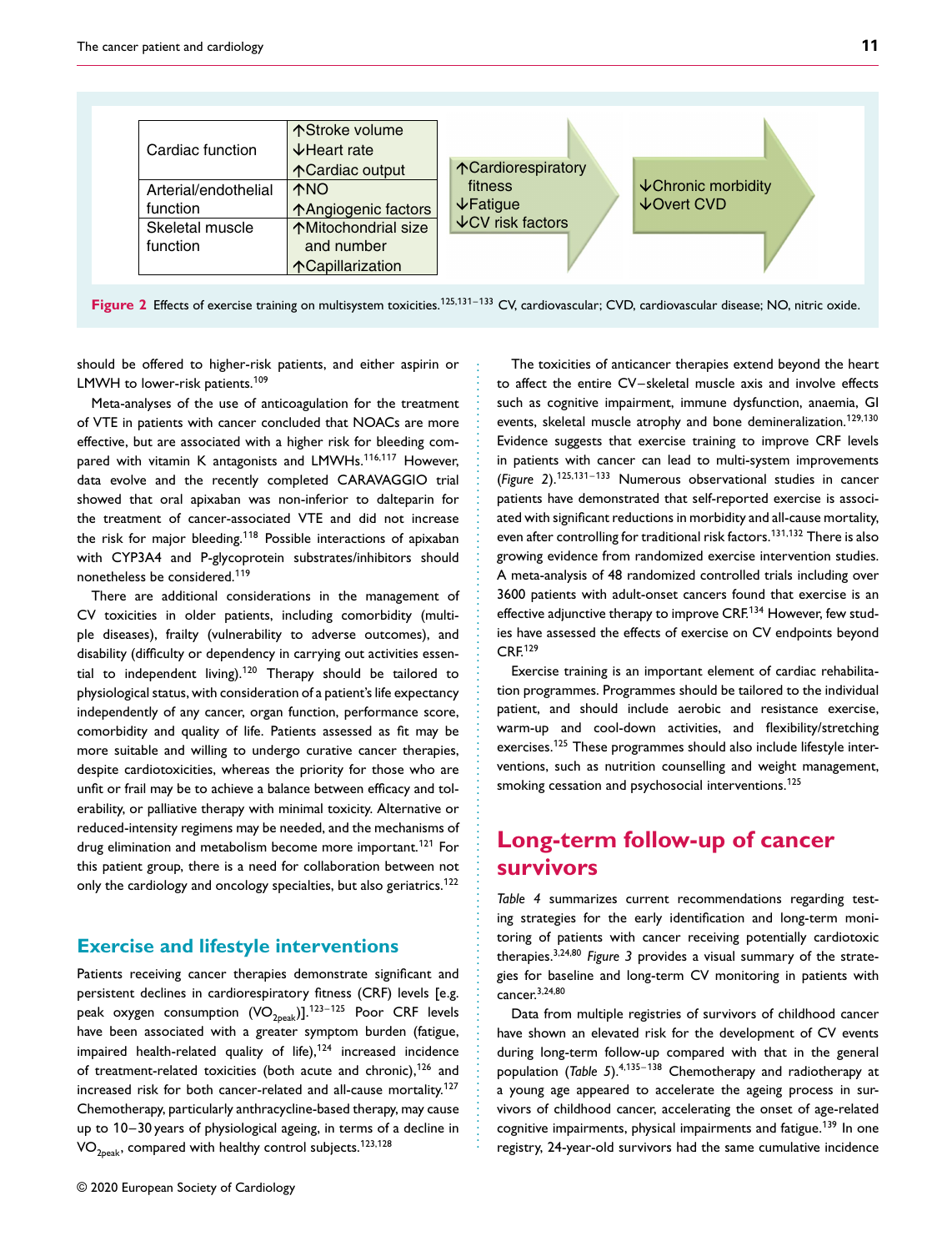

**Figure 3** Visual summary of strategies for baseline and long-term monitoring of cardiotoxicities in patients with cancer. BNP, B-type natriuretic peptide; CV, cardiovascular; CVD, cardiovascular disease; CMR, cardiac magnetic resonance; ECG, electrocardiogram; hs-TnI or TnT, high-sensitivity-cardiac troponins (I or T); MUGA, multi-gated acquisition; NT-proBNP, N-terminal pro-B-type natriuretic peptide.

.........................................................................................

of grade 3–5 health conditions (including CV conditions) as their 50-year-old siblings.<sup>139</sup>

An international harmonized guideline has been developed to provide recommendations for cardiomyopathy surveillance in survivors of childhood cancer.<sup>140</sup> Echocardiography is the recommended surveillance modality, and CMR and MUGA are considered reasonable alternatives. Biomarkers are recommended in conjunction with imaging studies, but not as a sole strategy in patients in whom cardiomyopathy is suspected. Surveillance beginning within 2 years after therapy, and repeated every 5 years thereafter, is recommended in patients treated with >250 mg doxorubicin equivalents/ $m^2$ ). Surveillance is also recommended or deemed reasonable in patients treated with lower anthracycline doses with and without chest radiation, respectively.

Finally, important questions remain around the issue of whether patients who have received cardiotoxic medications should be monitored by oncologists, cardiologists or primary care physicians. Here, dedicated cardio-oncology services become critical, especially for patients who may have been exposed at younger ages, and have an extended remaining life expectancy. For older patients, geriatricians with expertise in patient-centred rather than organor disease-specific approaches may need to play a larger role.<sup>122</sup>

## **Future directions**

### **Unmet needs: research opportunities and strategies for cardio-oncology**

Some of the ongoing unmet needs that the field of cardio-oncology will need to address are summarized in *Table 6*. The optimal monitoring strategy, including frequency and modality, remains unclear. As *Table 4* shows, guidelines provide inconsistent or only tentative recommendations for long-term surveillance. For example, the ASCO guidelines recommend that the frequency of surveillance is determined by clinicians based on clinical judgement and patient circumstances.<sup>80</sup> The ESC guidance states that the exact interval is not established, and the frequency of surveillance depends on patient and treatment characteristics.<sup>3</sup> In addition, current recommendations are mainly specific to patients treated with anthracyclines, with or without trastuzumab or chest radiation, and further stratified by anthracycline dose (e.g.  $\leq$ 250 mg/m<sup>2</sup> or  $>$  250 mg<sup>2</sup>).<sup>80,140</sup> For patients receiving any of the many newer oncology agents, limited firm recommendations exist. Clinical trial data are needed to define the impacts of different surveillance strategies on both CV and oncological clinical outcomes, as well as their relative cost-effectiveness.<sup>80</sup> A retrospective review of 600 early-stage breast cancer patients found that baseline echocardiography for CV screening before anthracycline- or trastuzumab-based therapy rarely identified abnormalities that impacted treatment plans, and few CV events occurred during follow-up (average of  $4$  years).<sup>141</sup> The data suggested that baseline CV testing may have limited utility in young patients with no history of cardiac disease and may not be cost-effective at a population level. This highlights the importance of evaluating monitoring strategies in a controlled trial setting.

Randomized clinical trials specifically designed to assess the prevention and management of adverse CV effects of cancer therapy are needed. Generally, CV trials have excluded patients with comorbidities such as cancer, particularly those receiving cancer therapy. Similarly, oncology trial designs focus on cancer treatment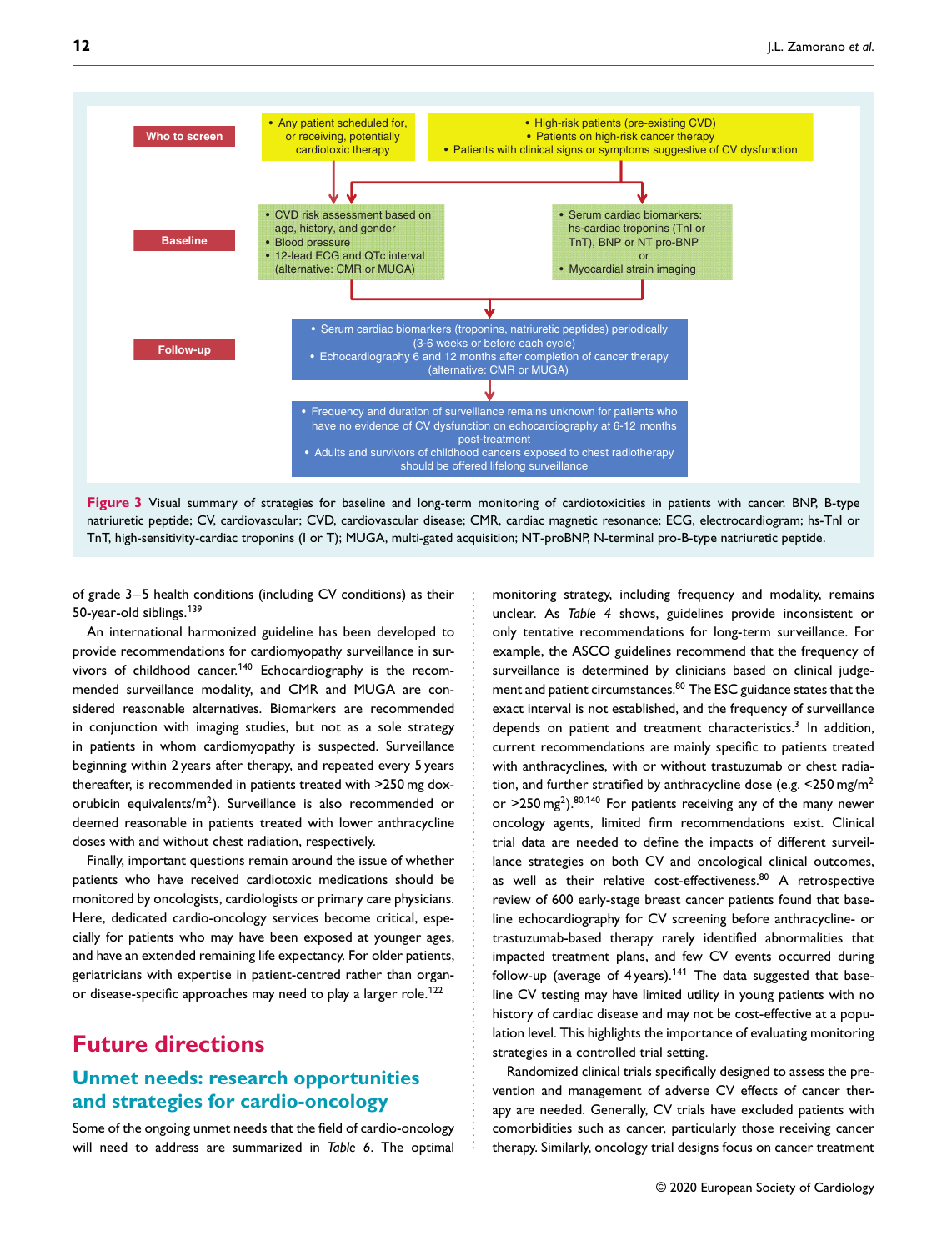| <b>Registry (n-value)</b>                    | Patient population at<br>assessment, median (range)                              | Frequency of cardiac events                                                                                                                                                  |
|----------------------------------------------|----------------------------------------------------------------------------------|------------------------------------------------------------------------------------------------------------------------------------------------------------------------------|
| $CCSS4$ (n = 10 724)                         | 5-year survivors<br>Age 33.7 years (11–59)<br>Follow-up 25.6 years (7.4-39.3)    | Cumulative incidence at age 45 years<br>CAD (grade $\geq$ 3): 5.3% (95% CI 4.4–6.1)<br>HF (grade $\geq$ 3): 4.8% (95% CI 4.1–5.6)                                            |
| S LIFE <sup>135</sup> (n = 1807)             | 10-year survivors<br>Age 31 years (18–65)<br>Follow-up 23 years $(10-48)$        | Prevalence<br>LVEF <50%: 5.8%<br>Systolic dysfunction detected by GLS: 31.8%                                                                                                 |
| BCCSS <sup>136</sup> (n = 34 489)            | 5-year survivors<br>Age, mean 29.6 (5.5–85.6)<br>Follow-up, mean 18.0 (0.0–68.7) | Standardized mortality ratios<br>Overall cardiac mortality: 3.4 (95% CI 2.9-3.9)<br>Ischaemic heart disease: 2.5 (95% CI 2.0-3.1)<br>Cardiomyopathy/HF: 5.9 (95% CI 4.4–7.7) |
| PanCareSurFup <sup>137</sup> ( $n = 39$ 152) | 5-year survivors<br>Follow-up 20 years $(12-28)$                                 | Prevalence<br>$\geq$ 1 cardiac event <sup>a</sup> : 2.6%                                                                                                                     |
| DCOG-LATER <sup>138</sup> (n = 5845)         | 5-year survivors<br>Age 27.3 years (5.1–65.2)<br>Follow-up 19.9 years (5.0–50.4) | Cumulative 40 years risk<br>HF (grade $\geq$ 3): 4.4% (95% CI 3.4–5.5)                                                                                                       |

**Table 5 Summary of registries reporting long-term risk of cardiac outcomes in childhood cancer survivors treated with chemotherapy or radiotherapy**

BCCSS, British Childhood Cancer Survivor Study; CAD, coronary heart disease; CCSS, Childhood Cancer Survivor Study; CI, confidence interval; DCOG-LATER, Dutch Childhood Oncology Group–Long-Term Effects After Childhood Cancer; GLS, global longitudinal strain; HF, heart failure; LVEF, left ventricular ejection fraction; PanCareSurFup, pan-European PanCare Childhood and Adolescent Cancer Survivor Care and Follow-Up Studies; SJLIFE, St Jude Lifetime Cohort Study. <sup>a</sup>Predominantly symptomatic HF, cardiac ischaemia, pericarditis, valvular disease, or arrhythmia.

...........................................................................................

**Table 6 Unmet needs in cardio-oncology**

- Well-structured, validated protocols for patient assessment and monitoring
- Clinical trials specifically designed to assess the prevention and management of adverse CV effects of cancer therapy including the timing and choice of intervention
- Clinical trials evaluating the use of CV drugs in patients receiving newer cancer treatments
- Harmonized and standardized definitions of cardiac endpoints in oncology trials
- Greater patient and physician education on the long-term risks, and need for follow-up
- Increased availability of cardio-oncology clinics
- Clinical trials of shared care models, and specially designed programmes, to successfully transition cancer survivors from oncology or cardio-oncology centres to primary care physicians

#### CV, cardiovascular.

efficacy and tend to exclude patients with CV risk factors, such as those with an LVEF of <50% and older populations. As a result, safety issues develop post-approval when cancer drugs are used in unselected patients from the general population. Integrated trials that concurrently evaluate CV and cancer outcomes, and assess the balance between the risk for asymptomatic cardiotoxicity or the worsening of pre-existing CVD, and the benefits of cancer therapy are required. The current trend towards the de-escalation of therapy through lower doses and shorter treatment durations, as

© 2020 European Society of Cardiology

well as the use of more highly targeted drugs, may be further developed to improve the balance between benefit and CV risk.

Cardio-oncology trials must include sufficient numbers of patients at risk for potential adverse CV outcomes. Key elements of these trials should include rigorous baseline and ongoing assessment of CV risk using clinical and surrogate endpoints such as biomarkers and imaging.<sup>142</sup> Cardioprotective agents should be introduced at different time-points during therapy, and adverse event data systematically collected. There is a need to harmonize and standardize the definitions of cardiac endpoints in oncology trials, as there continue to be issues in the comparison of data across different studies.<sup>143</sup> Cardiac outcomes, and the frequency and modality of cardiac monitoring to detect these outcomes, need to be precisely defined, using standard criteria across all trials. Criteria for adjudicating events also require to be standardized across trials. Whereas CV trials may be adequately powered for the CV outcomes of interest, oncological trials may be statistically under-powered to assess the true nature of CV adverse events.

Finally, longer follow-up beyond cancer therapy is critical, as demonstrated by the high lifetime risk for CV events among survivors of childhood and adult cancers treated with cardiotoxic therapies.3,4,24,80,<sup>1</sup>35–1<sup>38</sup>

There is a particular need for randomized trials evaluating the use of CV drugs in patients receiving newer cancer treatments because much of the current body of evidence is based on data sourced from patients treated with anthracyclines. New MTAs cause CV toxicities with very different mechanisms of action and therefore the effects of CV medications may also differ. Moreover, accelerated clinical development and fast-track evaluation processes often lead to the approval of drugs of uncertain CV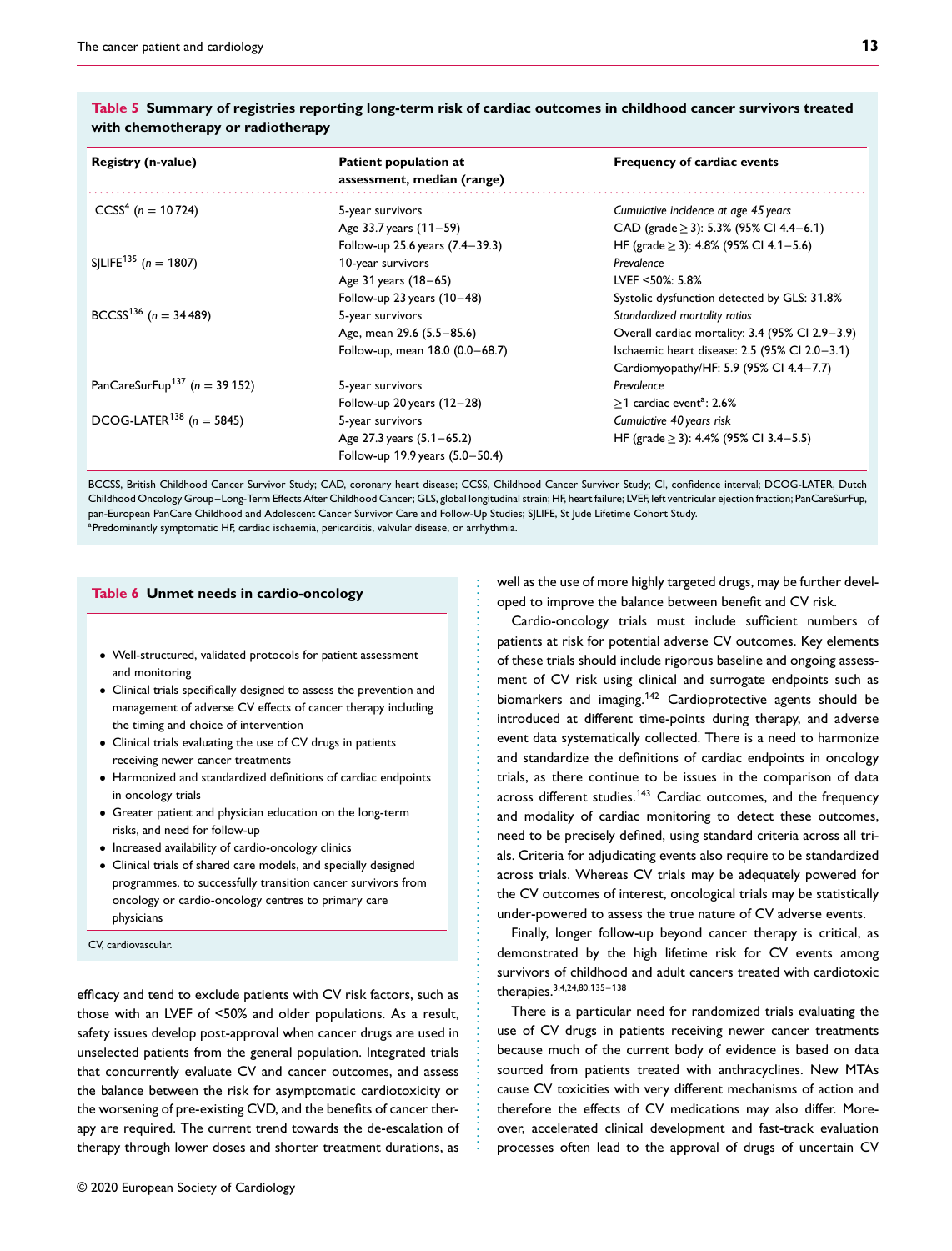liability and at unnecessarily high dosages, which paves the road to post-approval surges of CV toxicities.<sup>144</sup> Certain drugs are designed for long-term treatment of chronic diseases (such as chronic leukaemias), but the on-trial time from treatment to end of follow-up may be in the order of just a few months. Again, trials should incorporate longer follow-up and biomarker-driven CV prophylaxis should be evaluated.

Finally, there is a critical need for the greater education of both patients and physicians, and a greater number of cardio-oncology clinics. Long-term survivors of childhood cancers have high rates of risky health behaviours, including smoking (14%), drinking (15%) and physical inactivity  $(24\%)$ .<sup>145</sup> Long-term follow-up shows that those who are seen in specialized centres have a higher likelihood of receiving indicated echocardiograms for CV screening compared with those seen by primary care physicians (53% vs. 22%).<sup>145,146</sup> Thus, there is a need for clinical trials of shared care models, and specifically designed programmes, to successfully transition the care of cancer survivors from oncology or cardio-oncology centres to primary care physicians. Most primary care physicians will see very few cancer survivors in their practice; therefore, there is an obvious need to develop methods of providing physicians with patient-specific education, perhaps through registries.

### **Academic, clinical and industry partnerships to facilitate clinical research**

There is a need to include pharmaceutical industry partners early in the research design and drug development stages. Industry may be best suited to identify early cardiotoxicity signals in preclinical models and Phase 1 and 2 studies, which will help to incorporate adequate identification and monitoring protocols into clinical trials. As described earlier, 'hidden cardiotoxicity' should be considered in the preclinical phase of cancer drug development<sup>20</sup> and the cardiac safety of new drugs should be evaluated in cellular<sup>147</sup> and animal<sup>148</sup> models of CV risk factors.

Industry partners may also facilitate the design and conduct of trials that require multidisciplinary approaches for the evaluation of new MTAs.

#### **Funding opportunities**

Funding opportunities for cardio-oncology trials exist in the European Commission's Horizon Europe programme. Cancer is one of the five main mission areas in the €100 bn research and innovation programme proposed by the European Commission as the successor to the prior Horizon 2020 programme. Several studies relating to CVD and cancer were included in Horizon 2020, including 14 projects linking the two diseases and seven projects specifically examining cardiotoxicity. In the USA, the National Institutes of Health (NIH) has funded several initiatives to support the capture of CV endpoints in cancer trials.<sup>142</sup> Researchers should engage in these opportunities.

#### **Awareness**

With the need for long-term follow-up, the field of cardio-oncology should expand substantially. The referral of patients to a cardio-oncology clinic would ensure prompt evaluation of CV risk and optimization of CV therapy, and result in improvements in cardiac function, follow-up and high rates of continuation of cancer therapy.<sup>1</sup>49,1<sup>50</sup> A survey conducted in 2020 of 104 centres in 35 countries around the world found that oncology patients with CV adverse effects were being cared for within a dedicated cardio-oncology unit in just 14% of centres.<sup>151</sup> Care was provided jointly by both cardiologists and oncologists in 56% of responding centres, by cardiologists alone in 41%, and by oncologists alone in 3% of centres. In 60% of centres, cancer is not included in CV protocols as a risk factor, routine monitoring of long-term cancer survivors is not performed, and CV assessment is based on development of symptoms. This reinforces the call for more cardio-oncology units and increased education and awareness among both clinicians and patients. In the absence of an available cardio-oncology clinic, knowledgeable primary care physicians will have to be prepared to manage cancer patients during long-term follow-up, with referral to specialty care as needed.

In a health care environment of limited resources, there is a critical need to identify patients at increased risk, who warrant closer long-term follow-up. In addition, there is a need for increased awareness of the long-term CV risk among patients who receive cancer therapy, at all levels, including among specialists (e.g. oncologists, cardiologists and geriatricians), primary care physicians, industry, government and the general population. The need for increased awareness and education extends to patients themselves as many cancer survivors do not know they are at increased risk for CV morbidity and mortality as a result of their treatment. Advocacy groups such as the European Cancer Patient Coalition (ECPC) and ESC advocacy initiatives are helping to increase awareness throughout the care continuum. The ECPC is leading a Cancer Related Complications and Comorbidities Initiative with a primary focus on CV morbidity. The initiative is intended to raise awareness among European Union-based policymakers (European Parliament and Commission) on existing gaps in research and integrated care.

............................................................... ................................................................ .........................................

Registries, such as the EURObservational Registry Programme (EORP), also play an important role in identifying long-term CV outcomes, especially those that are uncommon. The EORP is a registry for CV and rare diseases. It uses an international protocol and shares data with the medical community, regulatory bodies and health care stakeholders. This allows for the comparison of data on the management of major CVDs globally, which can help improve patient care. The Cardiac Oncology Toxicity (COT) Registry was launched by the European Association of Cardiovascular Imaging/Heart Failure Association (EACVI/HFA) as an EORP multicentre registry of patients affected by breast cancer for assessment of cancer therapy-related cardiotoxicity.<sup>152</sup> The goal of the registry is to provide information on outcomes of cardiotoxicities, to describe their time course in relation to chemotherapy, and to help design standards for the diagnosis, management and follow-up of these patients. However, there remains a need for additional dedicated cardio-oncology registries to identify and monitor cardiotoxicities, including the global linking of these registries. In 2018, the ESC created the Cardio-Oncology Council, which is tasked with bringing experts from different specialties to work together to better define the needs and problems associated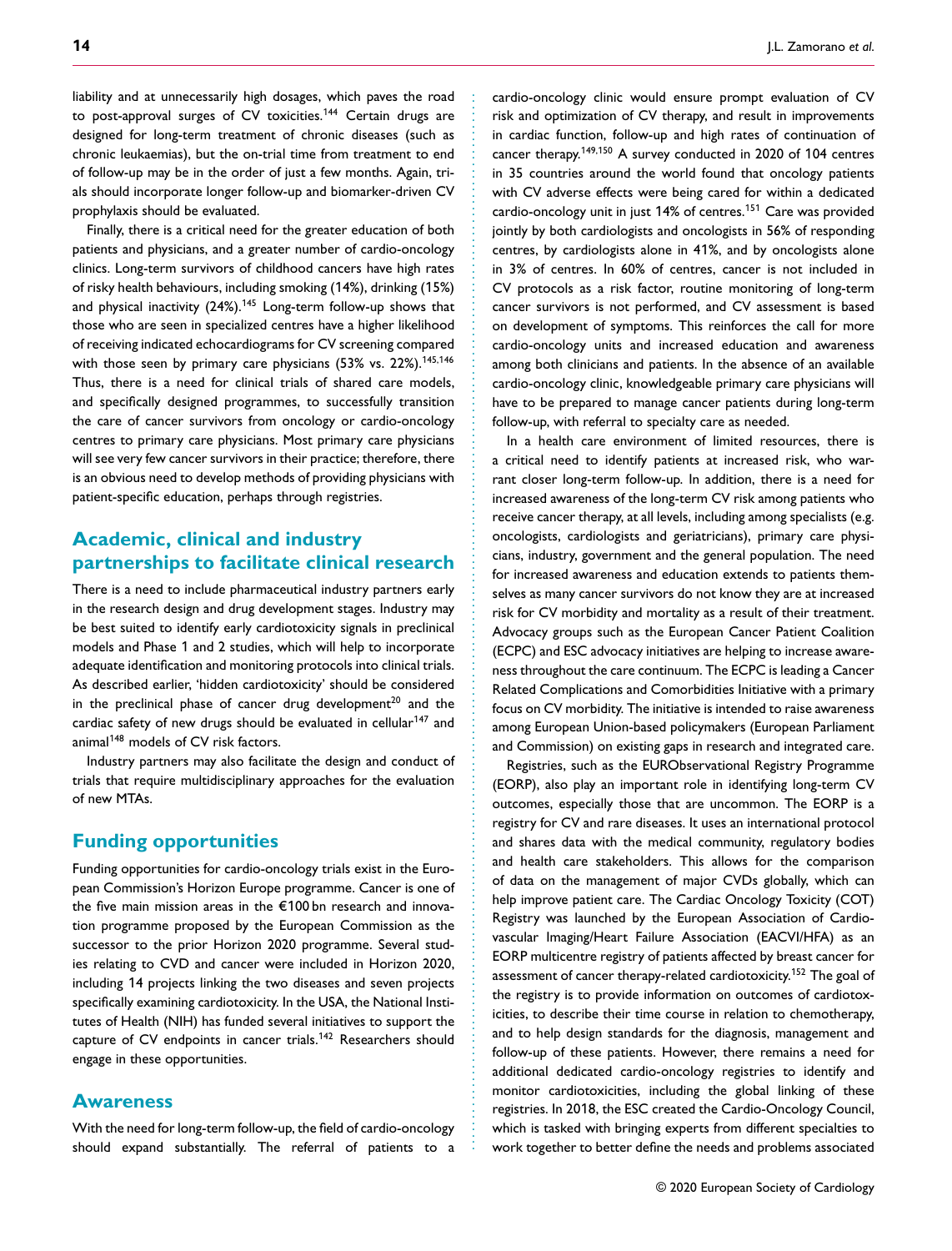with the care of cardio-oncology patients.<sup>153</sup> Education, research and the development of best practice are among the tasks that will help to define a better future and quality of life for these patients.

#### **Acknowledgements**

This article was generated from discussions during a Cardiovascular Round Table (CRT) workshop organized in January 2020 by the European Society of Cardiology (ESC). The ESC CRT is a strategic forum for high-level dialogue between 20 industry companies (pharmaceutical, devices and diagnostics) and the ESC leadership to identify and discuss key strategic issues for the future of cardiovascular health in Europe.

The authors would like to thank Pauline Lavigne and Steven Portelance (unaffiliated, supported by the ESC) for their contributions to the writing and editing of this manuscript.

**Conflict of interest:** C.G. reports salary received as an employee of AstraZeneca, outside the submitted work. J.J.B. reports the receipt of personal fees as a speaker for Abbott and Edwards Lifescience, outside the submitted work. P.F. reports the receipt of grants from Semmelweis University and the Pharmahungary Group during the conduct of the study, is the founder and chief executive officer of the Pharmahungary Group, a group of research and development companies developing cardioprotective drug therapeutics and digital therapeutics related to drug safety, outside the submitted work, and reports an issued software copyright for [www.mirnatarget.com,](http://www.mirnatarget.com) and a pending software copyright for [www.vigilace.com.](http://www.vigilace.com) T.L.F. reports the receipt of personal fees from Janssen, Servier, Amgen, Philips, MSD and Daiichi Sankyo, outside the submitted work. C.P.G. reports his position as chair of the European Society of Cardiology EurObservational Research Programme Oversight Committee. T.O. reports the receipt of non-financial support from Novartis, grants and personal fees from Roche and Abbott, grants and stock from CardiNor, personal fees from Siemens and Bayer, and non-financial support from Singulex and SomaLogic, outside the submitted work. All other authors have nothing to disclose.

### **Appendix**

#### **Additional participants**

Stephan Achenbach (ESC Board; University of Erlangen), Neeraja Balachander (Bristol-Myers Squibb), Anthony Chan (Pfizer), Jason Deeken (Philips), Christina Dimopoulou (ESC), Friedrich Fuchs (Siemens Healthineers), José Luis García López (AstraZeneca), Alexandra Goncalves (Philips), Christina Grundt (Boehringer-Ingelheim), Geeta Gulati (University of Oslo), Claudia Kaiser-Albers (MSD), Maciej Kostrubiec (European Medicines Agency; Medical University of Warsaw), Cecilia Linde (ESC Board; Karolinska University Hospital), Rosalinda Madonna (G. D'annunzio University), Alessandro Ortisi (Siemens Healthineers), Grzegorz Owsianik, European Commission, DG Research & Innovation), Giuseppe Rosano (St George's Hospital), Stefan Schröder (Bayer AG), Kerry Short (Philips), David Soergel (Novartis Pharma AG), Alphons Vincent (Medtronic), André Ziegler (Roche Diagnostics International Ltd).

#### **References**

............................................................... ................................................................ .........................................

- 1. Arnold M, Rutherford MJ, Bardot A, Ferlay J, Andersson TM, Myklebust TA, Tervonen H, Thursfield V, Ransom D, Shack L, Woods RR, Turner D, Leonfellner S, Ryan S, Saint-Jacques N, De P, McClure C, Ramanakumar AV, Stuart-Panko H, Engholm G, Walsh PM, Jackson C, Vernon S, Morgan E, Gavin A, Morrison DS, Huws DW, Porter G, Butler J, Bryant H, Currow DC, Hiom S, Parkin DM, Sasieni P, Lambert PC, Moller B, Soerjomataram I, Bray F. Progress in cancer survival, mortality, and incidence in seven high-income countries 1995–2014 (ICBP SURVMARK-2): a population-based study. *Lancet Oncol* 2019;**20**:1493–1505.
- 2. Pilleron S, Sarfati D, Janssen-Heijnen M, Vignat J, Ferlay J, Bray F, Soerjomataram I. Global cancer incidence in older adults, 2012 and 2035: a population-based study. *Int J Cancer* 2019;**144**:49–58.
- 3. Zamorano JL, Lancellotti P, Rodriguez Munoz D, Aboyans V, Asteggiano R, Galderisi M, Habib G, Lenihan DJ, Lip GYH, Lyon AR, Lopez Fernandez T, Mohty D, Piepoli MF, Tamargo J, Torbicki A, Suter TM; ESC Scientific Document Group. 2016 ESC Position Paper on cancer treatments and cardiovascular toxicity developed under the auspices of the ESC Committee for Practice Guidelines: the Task Force for cancer treatments and cardiovascular toxicity of the European Society of Cardiology (ESC). *Eur Heart J* 2016;**37**: 2768–2801.
- 4. Armstrong GT, Oeffinger KC, Chen Y, Kawashima T, Yasui Y, Leisenring W, Stovall M, Chow EJ, Sklar CA, Mulrooney DA, Mertens AC, Border W, Durand JB, Robison LL, Meacham LR. Modifiable risk factors and major cardiac events among adult survivors of childhood cancer. *J Clin Oncol* 2013;**31**: 3673–3680.
- 5. Moslehi JJ. Cardiovascular toxic effects of targeted cancer therapies. *N Engl J Med* 2016;**375**:1457–1467.
- 6. Campia U, Moslehi JJ, Amiri-Kordestani L, Barac A, Beckman JA, Chism DD, Cohen P, Groarke JD, Herrmann J, Reilly CM, Weintraub NL. Cardio-oncology: vascular and metabolic perspectives: a scientific statement from the American Heart Association. *Circulation* 2019;**139**:e579–e602.
- 7. Yeh ETH, Ewer MS, Moslehi J, Dlugosz-Danecka M, Banchs J, Chang HM, Minotti G. Mechanisms and clinical course of cardiovascular toxicity of cancer treatment I. Oncology. *Semin Oncol* 2019;**46**:397–402.
- 8. Yang X, Li X, Yuan M, Tian C, Yang Y, Wang X, Zhang X, Sun Y, He T, Han S, Chen G, Liu N, Gao Y, Hu D, Xing Y, Shang H. Anticancer therapy-induced atrial fibrillation: electrophysiology and related mechanisms. *Front Pharmacol* 2018;**9**:1058.
- 9. Shah CP, Moreb JS. Cardiotoxicity due to targeted anticancer agents: a growing challenge. *Ther Adv Cardiovasc Dis* 2019;**13**:1753944719843435.
- 10. Yeh ET, Tong AT, Lenihan DJ, Yusuf SW, Swafford J, Champion C, Durand JB, Gibbs H, Zafarmand AA, Ewer MS. Cardiovascular complications of cancer therapy: diagnosis, pathogenesis, and management. *Circulation* 2004;**109**: 3122–3131.
- 11. Brown JR, Moslehi J, O'Brien S, Ghia P, Hillmen P, Cymbalista F, Shanafelt TD, Fraser G, Rule S, Kipps TJ, Coutre S, Dilhuydy MS, Cramer P, Tedeschi A, Jaeger U, Dreyling M, Byrd JC, Howes A, Todd M, Vermeulen J, James DF, Clow F, Styles L, Valentino R, Wildgust M, Mahler M, Burger JA. Characterization of atrial fibrillation adverse events reported in ibrutinib randomized controlled registration trials. *Haematologica* 2017;**102**:1796–1805.
- 12. Mahmood SS, Fradley MG, Cohen JV, Nohria A, Reynolds KL, Heinzerling LM, Sullivan RJ, Damrongwatanasuk R, Chen CL, Gupta D, Kirchberger MC, Awadalla M, Hassan MZO, Moslehi JJ, Shah SP, Ganatra S, Thavendiranathan P, Lawrence DP, Groarke JD, Neilan TG. Myocarditis in patients treated with immune checkpoint inhibitors. *J Am Coll Cardiol* 2018;**71**:1755–1764.
- 13. Salem JE, Manouchehri A, Moey M, Lebrun-Vignes B, Bastarache L, Pariente A, Gobert A, Spano JP, Balko JM, Bonaca MP, Roden DM, Johnson DB, Moslehi JJ. Cardiovascular toxicities associated with immune checkpoint inhibitors: an observational, retrospective, pharmacovigilance study. *Lancet Oncol* 2018;**19**:1579–1589.
- 14. Hu JR, Florido R, Lipson EJ, Naidoo J, Ardehali R, Tocchetti CG, Lyon AR, Padera RF, Johnson DB, Moslehi J. Cardiovascular toxicities associated with immune checkpoint inhibitors. *Cardiovasc Res* 2019;**115**:854–868.
- 15. Varga ZV, Ferdinandy P, Liaudet L, Pacher P. Drug-induced mitochondrial dysfunction and cardiotoxicity. *Am J Physiol Heart Circ Physiol* 2015;**309**:H1453–H1467.
- 16. Desai MY, Windecker S, Lancellotti P, Bax JJ, Griffin BP, Cahlon O, Johnston DR. Prevention, diagnosis, and management of radiation-associated cardiac disease: JACC Scientific Expert Panel. *J Am Coll Cardiol* 2019;**74**:905–927.
- 17. Lancellotti P, Nkomo VT, Badano LP, Bergler-Klein J, Bogaert J, Davin L, Cosyns B, Coucke P, Dulgheru R, Edvardsen T, Gaemperli O, Galderisi M, Griffin B, Heidenreich PA, Nieman K, Plana JC, Port SC, Scherrer-Crosbie M,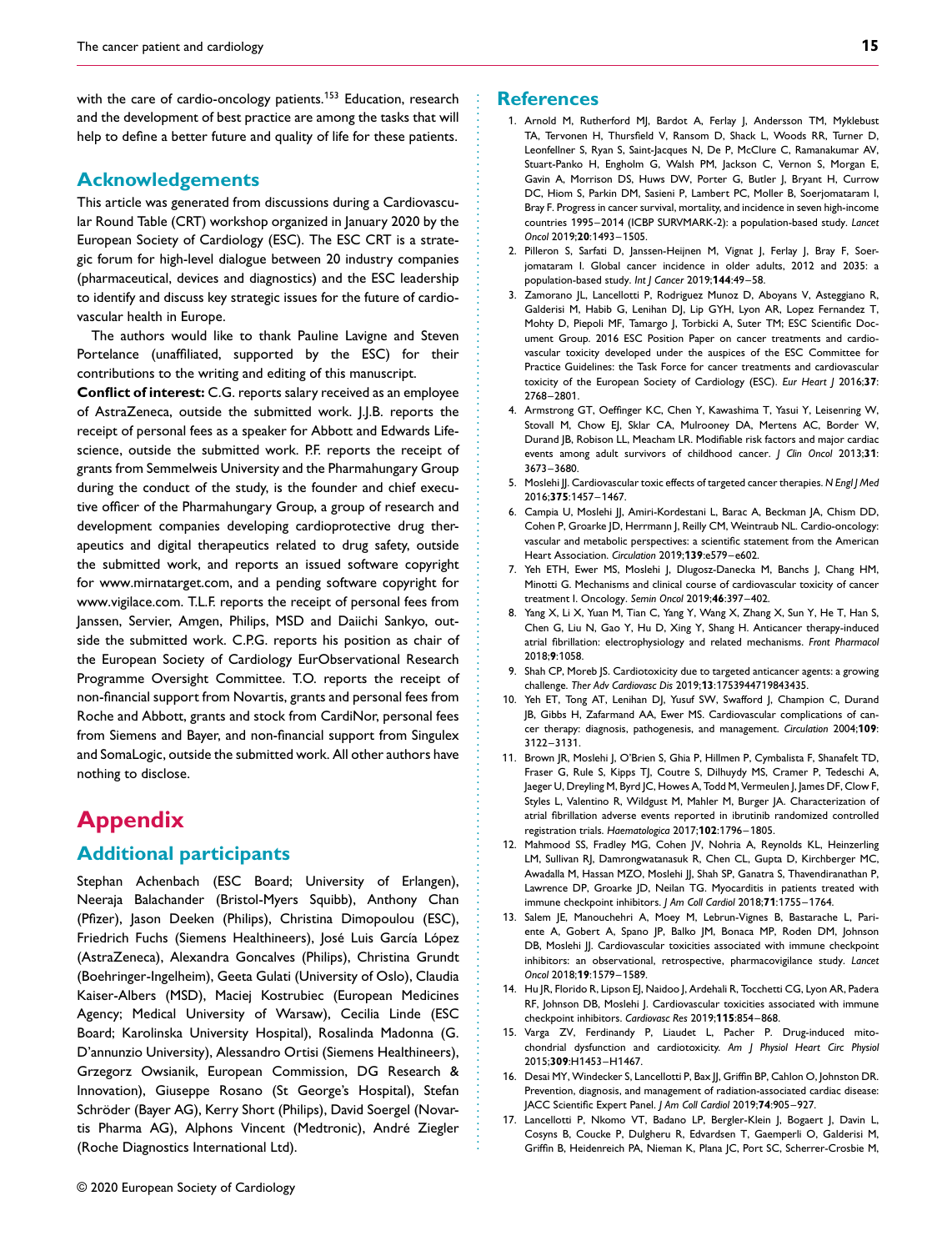Schwartz RG, Sebag IA, Voigt JU, Wann S, Yang PC; European Society of Cardiology Working Groups on Nuclear Cardiology and Cardiac Computed Tomography and Cardiovascular Magnetic Resonance; American Society of Nuclear Cardiology; Society for Cardiovascular Magnetic Resonance; Society of Cardiovascular Computed Tomography. Expert consensus for multi-modality imaging evaluation of cardiovascular complications of radiotherapy in adults: a report from the European Association of Cardiovascular Imaging and the American Society of Echocardiography. *Eur Heart J Cardiovasc Imaging* 2013;**14**:721–740.

- 18. Halle M, Gabrielsen A, Paulsson-Berne G, Gahm C, Agardh HE, Farnebo F, Tornvall P. Sustained inflammation due to nuclear factor-kappa B activation in irradiated human arteries. *J Am Coll Cardiol* 2010;**55**:1227–1236.
- 19. Herrmann J. Adverse cardiac effects of cancer therapies: cardiotoxicity and arrhythmia. *Nat Rev Cardiol* 2020;**17**:474–502.
- 20. Ferdinandy P, Baczko I, Bencsik P, Giricz Z, Gorbe A, Pacher P, Varga ZV, Varro A, Schulz R. Definition of hidden drug cardiotoxicity: paradigm change in cardiac safety testing and its clinical implications. *Eur Heart J* 2019;**40**:1771–1777.
- 21. Ameri P, Canepa M, Anker MS, Belenkov Y, Bergler-Klein J, Cohen-Solal A, Farmakis D, Lopez-Fernandez T, Lainscak M, Pudil R, Ruschitska F, Seferovic P, Filippatos G, Coats A, Suter T, Von Haehling S, Ciardiello F, de Boer RA, Lyon AR, Tocchetti CG. Heart Failure Association cardio-Oncology Study Group of the European Society of Cardiology. Cancer diagnosis in patients with heart failure: epidemiology, clinical implications and gaps in knowledge. *Eur J Heart Fail* 2018;**20**:879–887.
- 22. Calvillo-Arguelles O, Jaiswal S, Shush LI, Moslehi JJ, Schimmer A, Barac A, Thavendiranathan P. Connections between clonal hematopoiesis, cardiovascular disease, and cancer: a review. *JAMA Cardiol* 2019;**4**:380–387.
- 23. Chu TF, Rupnick MA, Kerkela R, Dallabrida SM, Zurakowski D, Nguyen L, Woulfe K, Pravda E, Cassiola F, Desai J, George S, Morgan JA, Harris DM, Ismail NS, Chen JH, Schoen FJ, Van den Abbeele AD, Demetri GD, Force T, Chen MH. Cardiotoxicity associated with tyrosine kinase inhibitor sunitinib. *Lancet* 2007;**370**:2011–2019.
- 24. Curigliano G, Lenihan D, Fradley M, Ganatra S, Barac A, Blaes A, Herrmann J, Porter C, Lyon AR, Lancellotti P, Patel A, DeCara J, Mitchell J, Harrison E, Moslehi J, Witteles R, Calabro MG, Orecchia R, de Azambuja E, Zamorano JL, Krone R, Iakobishvili Z, Carver J, Armenian S, Ky B, Cardinale D, Cipolla CM, Dent S, Jordan K; ESMO Guidelines Committee. Management of cardiac disease in cancer patients throughout oncological treatment: ESMO consensus recommendations. *Ann Oncol* 2020;**31**:171–190.

............................................................... ................................................................ .........................................

- 25. Breccia M, Carver JR, Szmit S, Jurczak W, Salvatorelli E, Minotti G. Mechanisms and clinical course of cardiovascular toxicity of cancer treatment II. Hematology. *Semin Oncol* 2019;**46**:403–407.
- 26. Mantarro S, Rossi M, Bonifazi M, D'Amico R, Blandizzi C, La Vecchia C, Negri E, Moja L. Risk of severe cardiotoxicity following treatment with trastuzumab: a meta-analysis of randomized and cohort studies of 29,000 women with breast cancer. *Intern Emerg Med* 2016;**11**:123–140.
- 27. Garcia-Pavia P, Kim Y, Restrepo-Cordoba MA, Lunde IG, Wakimoto H, Smith AM, Toepfer CN, Getz K, Gorham J, Patel P, Ito K, Willcox JA, Arany Z, Li J, Owens AT, Govind R, Nunez B, Mazaika E, Bayes-Genis A, Walsh R, Finkelman B, Lupon J, Whiffin N, Serrano I, Midwinter W, Wilk A, Bardaji A, Ingold N, Buchan R, Tayal U, Pascual-Figal DA, de Marvao A, Ahmad M, Garcia-Pinilla JM, Pantazis A, Dominguez F, John Baksi A, O'Regan DP, Rosen SD, Prasad SK, Lara-Pezzi E, Provencio M, Lyon AR, Alonso-Pulpon L, Cook SA, DePalma SR, Barton PJR, Aplenc R, Seidman JG, Ky B, Ware JS, Seidman CE. Genetic variants associated with cancer therapy-induced cardiomyopathy. *Circulation* 2019;**140**:31–41.
- 28. Lyon AR, Dent S, Stanway S, Earl H, Brezden-Masley C, Cohen-Solal A, Tocchetti CG, Moslehi J, Groarke JD, Bergler-Klein J, Khoo V, Tan LL, Anker MS, von Haehling S, Maack C, Pudil R, Barac A, Thavendirnathan P, Ky B, Neilan TG, Belenkov Y, Rosen SD, Iakobishvili Z, Sverdlov AL, Hajjar LA, Macedo AVS, Manisty C, Ciardiello F, Farmakis D, De Boer RA, Skouri H, Suter TM, Cardinale D, Witteles RM, Fradley MG, Herrmann J, Cornell RF, Wechelaker A, Mauro MJ, Milojkovic D, de Lavallade H, Ruschitzka F, Coats AJS, Seferovic PM, Chioncel O, Thum T, Bauersachs J, Andres MS, Wright DJ, Lopez-Fernandez T, Plummer C, Lenihan D. Baseline cardiovascular risk assessment in cancer patients scheduled to receive cardiotoxic cancer therapies: a position statement and new risk assessment tools from the Cardio-Oncology Study Group of the Heart Failure Association of the European Society of Cardiology in collaboration with the International Cardio-Oncology Society. *Eur J Heart Fail* 2020 May 28. https://doi.org/10.1002/ejhf.1920. Online ahead of print.
- 29. Smith LA, Cornelius VR, Plummer CJ, Levitt G, Verrill M, Canney P, Jones A. Cardiotoxicity of anthracycline agents for the treatment of cancer: systematic review and meta-analysis of randomised controlled trials. *BMC Cancer* 2010;**10**:337.
- 30. Banke A, Fosbol EL, Moller JE, Gislason GH, Andersen M, Bernsdorf M, Jensen MB, Schou M, Ejlertsen B. Long-term effect of epirubicin on incidence of heart failure in women with breast cancer: insight from a randomized clinical trial. *Eur J Heart Fail* 2018;**20**:1447–1453.
- 31. Feijen EAM, Leisenring WM, Stratton KL, Ness KK, van der Pal HJH, van Dalen EC, Armstrong GT, Aune GJ, Green DM, Hudson MM, Loonen J, Oeffinger KC, Robison LL, Yasui Y, Kremer LCM, Chow EJ. Derivation of anthracycline and anthraquinone equivalence ratios to doxorubicin for late-onset cardiotoxicity. *JAMA Oncol* 2019;**5**:864–871.
- 32. van Nimwegen FA, Schaapveld M, Janus CP, Krol AD, Petersen EJ, Raemaekers JM, Kok WE, Aleman BM, van Leeuwen FE. Cardiovascular disease after Hodgkin lymphoma treatment: 40-year disease risk. *JAMA Intern Med* 2015;**175**:1007–1017.
- 33. Jacobse JN, Steggink LC, Sonke GS, Schaapveld M, Hummel YM, Steenbruggen TG, Lefrandt JD, Nuver J, Crijns APG, Aleman BMP, van der Meer P, Gietema JA, van Leeuwen FE. Myocardial dysfunction in long-term breast cancer survivors treated at ages 40–50 years. *Eur J Heart Fail* 2020;**22**: 338–346.
- 34. Cardinale D, Iacopo F, Cipolla CM. Cardiotoxicity of anthracyclines. *Front Cardiovasc Med* 2020;**7**:26.
- 35. Lipshultz SE, Miller TL, Lipsitz SR, Neuberg DS, Dahlberg SE, Colan SD, Silverman LB, Henkel JM, Franco VI, Cushman LL, Asselin BL, Clavell LA, Athale U, Michon B, Laverdiere C, Schorin MA, Larsen E, Usmani N, Sallan SE; Dana-Farber Cancer Institute Acute Lymphoblastic Leukemia Consortium. Continuous versus bolus infusion of doxorubicin in children with ALL: long-term cardiac outcomes. *Pediatrics* 2012;**130**:1003–1011.
- 36. van Dalen EC, Michiels EM, Caron HN, Kremer LC. Different anthracycline derivates for reducing cardiotoxicity in cancer patients. *Cochrane Database Syst Rev* 2010:CD005006.
- 37. Macedo A, Hajjar L, Lyon A, Nascimento B, Putzu A, Rossi L, Costa R, Landoni G, Nogueira-Rodrigues A, Ribeiro A. Efficacy of dexrazoxane in preventing anthracycline cardiotoxicity in breast cancer. *JACC CardioOncol* 2019;**1**:68–79.
- 38. Cardinale D, Colombo A, Sandri MT, Lamantia G, Colombo N, Civelli M, Martinelli G, Veglia F, Fiorentini C, Cipolla CM. Prevention of highdose chemotherapy-induced cardiotoxicity in high-risk patients by angiotensinconverting enzyme inhibition. *Circulation* 2006;**114**:2474–2481.
- Jones S, Holmes FA, O'Shaughnessy J, Blum JL, Vukelja SJ, McIntyre KJ, Pippen JE, Bordelon JH, Kirby RL, Sandbach J, Hyman WJ, Richards DA, Mennel RG, Boehm KA, Meyer WG, Asmar L, Mackey D, Riedel S, Muss H, Savin MA. Docetaxel with cyclophosphamide is associated with an overall survival benefit compared with doxorubicin and cyclophosphamide: 7-year follow-up of US Oncology Research Trial 9735. *J Clin Oncol* 2009;**27**:1177–1183.
- 40. Sara JD, Kaur J, Khodadadi R, Rehman M, Lobo R, Chakrabarti S, Herrmann J, Lerman A, Grothey A. 5-fluorouracil and cardiotoxicity: a review. *Ther Adv Med Oncol* 2018;**10**:1758835918780140.
- 41. Henricks LM, Opdam FL, Beijnen JH, Cats A, Schellens JHM. DPYD genotype-guided dose individualization to improve patient safety of fluoropyrimidine therapy: call for a drug label update. *Ann Oncol* 2017;**28**:2915–2922.
- 42. Salvatorelli E, Menna P, Cantalupo E, Chello M, Covino E, Wolf FI, Minotti G. The concomitant management of cancer therapy and cardiac therapy. *Biochim Biophys Acta* 2015;**1848**:2727–2737.
- 43. Keramida K, Farmakis D, Bingcang J, Sulemane S, Sutherland S, Bingcang RA, Ramachandran K, Tzavara C, Charalampopoulos G, Filippiadis D, Kouris N, Nihoyannopoulos P. Longitudinal changes of right ventricular deformation mechanics during trastuzumab therapy in breast cancer patients. *Eur J Heart Fail* 2019;**21**:529–535.
- 44. Rushton M, Lima I, Tuna M, Johnson C, Ivars J, Pritchard K, Hawken S, Dent S. Impact of stopping trastuzumab in early breast cancer: a populationbased study in Ontario, Canada. *J Natl Cancer Inst* 2020 Apr 28. https://doi.org/10.1093/jnci/djaa054. Online ahead of print.
- 45. Gong IY, Verma S, Yan AT, Ko DT, Earle CC, Tomlinson GA, Trudeau ME, Krahn MD, Krzyzanowska MK, Brezden-Masley CB, Gavura S, Peacock S, Chan KK. Long-term cardiovascular outcomes and overall survival of early-stage breast cancer patients with early discontinuation of trastuzumab: a population-based study. *Breast Cancer Res Treat* 2016;**157**:535–544.
- 46. European Medicines Agency. Herceptin (trastuzumab). Summary of product characteristics. Roche Registration GmbH, Germany, August 2010. [https://](https://www.ema.europa.eu/en/documents/product-information/herceptin-epar-product-information_en.pdf) [www.ema.europa.eu/en/documents/product-information/herceptin-epar](https://www.ema.europa.eu/en/documents/product-information/herceptin-epar-product-information_en.pdf)[product-information\\_en.pdf](https://www.ema.europa.eu/en/documents/product-information/herceptin-epar-product-information_en.pdf) (10 June 2020).
- 47. Hussain Y, Drill E, Dang CT, Liu JE, Steingart RM, Yu AF. Cardiac outcomes of trastuzumab therapy in patients with HER2-positive breast cancer and reduced left ventricular ejection fraction. *Breast Cancer Res Treat* 2019;**175**: 239–246.
- 48. Lynce F, Barac A, Geng X, Dang C, Yu AF, Smith KL, Gallagher C, Pohlmann PR, Nunes R, Herbolsheimer P, Warren R, Srichai MB, Hofmeyer M, Cunningham A,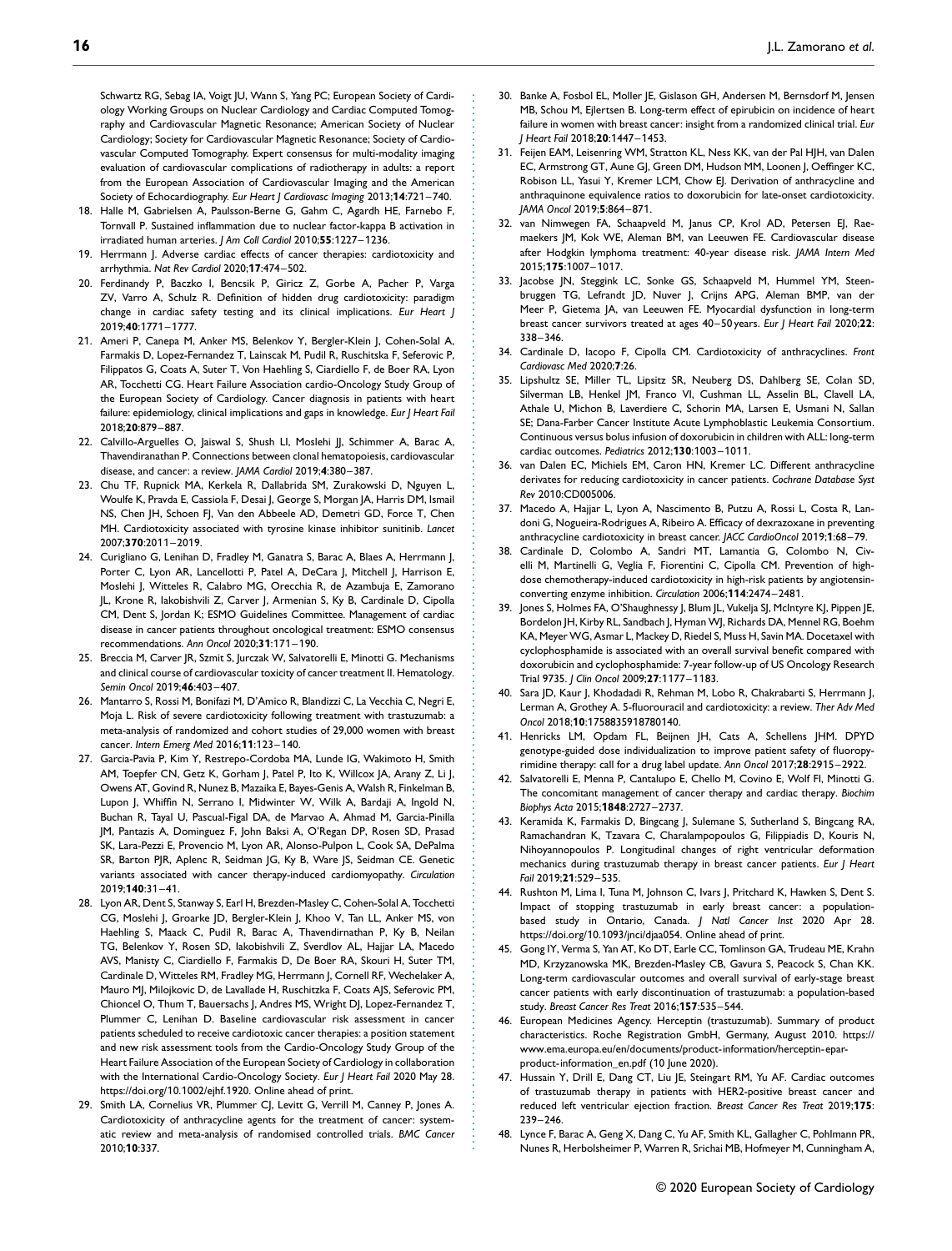Timothee P, Asch FM, Shajahan-Haq A, Tan MT, Isaacs C, Swain SM. Prospective evaluation of the cardiac safety of HER2-targeted therapies in patients with HER2-positive breast cancer and compromised heart function: the SAFE-HEaRt study. *Breast Cancer Res Treat* 2019;**175**:595–603.

- 49. Salvatorelli E, Menna P, Minotti G. Pharmacology of cardio-oncology. In: Ewer M, ed. *Cancer and the Heart*, 3rd edn. Shelton, CT: PMPH USA Lt; 2017. pp 11–46.
- 50. Moslehi JJ, Deininger M. Tyrosine kinase inhibitor-associated cardiovascular toxicity in chronic myeloid leukemia. *J Clin Oncol* 2015;**33**:4210–4218.
- 51. Ghatalia P, Morgan CJ, Je Y, Nguyen PL, Trinh QD, Choueiri TK, Sonpavde G. Congestive heart failure with vascular endothelial growth factor receptor tyrosine kinase inhibitors. *Crit Rev Oncol Hematol* 2015;**94**:228–237.
- 52. Ghatalia P, Je Y, Kaymakcalan MD, Sonpavde G, Choueiri TK. QTc interval prolongation with vascular endothelial growth factor receptor tyrosine kinase inhibitors. *Br J Cancer* 2015;**112**:296–305.
- 53. European Medicines Agency. Tasigna (nilotinib). Summary of product characteristics. Novartis Pharma GmbH, Germany, November 2012. [https://www](https://www.ema.europa.eu/en/documents/product-information/herceptin-epar-product-information_en.pdf) [.ema.europa.eu/en/documents/product-information/herceptin-epar-product](https://www.ema.europa.eu/en/documents/product-information/herceptin-epar-product-information_en.pdf)[information\\_en.pdf](https://www.ema.europa.eu/en/documents/product-information/herceptin-epar-product-information_en.pdf) (10 June 2020).
- 54. Ganatra S, Sharma A, Shah S, Chaudhry GM, Martin DT, Neilan TG, Mahmood SS, Barac A, Groarke JD, Hayek SS, Dani S, Venesy D, Patten R, Nohria A. Ibrutinib-associated atrial fibrillation. *JACC Clin Electrophysiol* 2018;**4**:1491–1500.
- 55. Lampson BL, Yu L, Glynn RJ, Barrientos JC, Jacobsen ED, Banerji V, Jones JA, Walewska R, Savage KJ, Michaud GF, Moslehi JJ, Brown JR. Ventricular arrhythmias and sudden death in patients taking ibrutinib. *Blood* 2017;**129**:2581–2584.
- 56. Dickerson T, Wiczer T, Waller A, Philippon J, Porter K, Haddad D, Guha A, Rogers KA, Bhat S, Byrd JC, Woyach JA, Awan F, Addison D. Hypertension and incident cardiovascular events following ibrutinib initiation. *Blood* 2019;**134**:1919–1928.
- 57. Salem JE, Manouchehri A, Bretagne M, Lebrun-Vignes B, Groarke JD, Johnson DB, Yang T, Reddy NM, Funck-Brentano C, Brown JR, Roden DM, Moslehi JJ. Cardiovascular toxicities associated with ibrutinib. *J Am Coll Cardiol* 2019;**74**:1667–1678.
- 58. Johnson DB, Balko JM, Compton ML, Chalkias S, Gorham J, Xu Y, Hicks M, Puzanov I, Alexander MR, Bloomer TL, Becker JR, Slosky DA, Phillips EJ, Pilkinton MA, Craig-Owens L, Kola N, Plautz G, Reshef DS, Deutsch JS, Deering RP, Olenchock BA, Lichtman AH, Roden DM, Seidman CE, Koralnik IJ, Seidman JG, Hoffman RD, Taube JM, Diaz LA Jr, Anders RA, Sosman JA, Moslehi JJ. Fulminant myocarditis with combination immune checkpoint blockade. *N Engl J Med* 2016;**375**:1749–1755.

............................................................... ................................................................ .........................................

- 59. Moslehi JJ, Salem JE, Sosman JA, Lebrun-Vignes B, Johnson DB. Increased reporting of fatal immune checkpoint inhibitor-associated myocarditis. *Lancet* 2018;**391**:933.
- 60. Ganatra S, Neilan TG. Immune checkpoint inhibitor-associated myocarditis. *Oncologist* 2018;**23**:879–886.
- 61. Lyon AR, Yousaf N, Battisti NML, Moslehi J, Larkin J. Immune checkpoint inhibitors and cardiovascular toxicity. *Lancet Oncol* 2018;**19**:e447–e458.
- 62. Johnson DB, Beckermann KE, Wang DY. Immune checkpoint inhibitor therapy in patients with autoimmune disease. *Oncology (Williston Park)* 2018;**32**:190–194.
- 63. Postow MA, Sidlow R, Hellmann MD. Immune-related adverse events associated with immune checkpoint blockade. *N Engl J Med* 2018;**378**:158–168.
- 64. Agrawal N, Khunger A, Vachhani P, Colvin TA, Hattoum A, Spangenthal E, Curtis AB, Dy GK, Ernstoff MS, Puzanov I. Cardiac toxicity associated with immune checkpoint inhibitors: case series and review of the literature. *Case Rep Oncol* 2019;**12**:260–276.
- 65. Zhang L, Awadalla M, Mahmood SS, Nohria A, Hassan MZO, Thuny F, Zlotoff DA, Murphy SP, Stone IR, Golden DLA, Alvi RM, Rokicki A, Jones-O'Connor M, Cohen JV, Heinzerling LM, Mulligan C, Armanious M, Barac A, Forrestal BJ, Sullivan RJ, Kwong RY, Yang EH, Damrongwatanasuk R, Chen CL, Gupta D, Kirchberger MC, Moslehi JJ, Coelho-Filho OR, Ganatra S, Rizvi MA, Sahni G, Tocchetti CG, Mercurio V, Mahmoudi M, Lawrence DP, Reynolds KL, Weinsaft JW, Baksi AJ, Ederhy S, Groarke JD, Lyon AR, Fradley MG, Thavendiranathan P, Neilan TG. Cardiovascular magnetic resonance in immune checkpoint inhibitor-associated myocarditis. *Eur Heart J* 2020;**41**:1733–1743.
- 66. Caforio AL, Pankuweit S, Arbustini E, Basso C, Gimeno-Blanes J, Felix SB, Fu M, Helio T, Heymans S, Jahns R, Klingel K, Linhart A, Maisch B, McKenna W, Mogensen J, Pinto YM, Ristic A, Schultheiss HP, Seggewiss H, Tavazzi L, Thiene G, Yilmaz A, Charron P, Elliott PM; European Society of Cardiology Working Group on Myocardial and Pericardial Diseases. Current state of knowledge on aetiology, diagnosis, management, and therapy of myocarditis: a position statement of the European Society of Cardiology Working Group on Myocardial and Pericardial Diseases. *Eur Heart J* 2013;**34**:2636–2648, 2648a–2648d.
- 67. Salem JE, Allenbach Y, Vozy A, Brechot N, Johnson DB, Moslehi JJ, Kerneis M. Abatacept for severe immune checkpoint inhibitor-associated myocarditis. *N Engl J Med* 2019;**380**:2377–2379.
- 68. Nielsen KM, Offersen BV, Nielsen HM, Vaage-Nilsen M, Yusuf SW. Short and long term radiation induced cardiovascular disease in patients with cancer. *Clin Cardiol* 2017;**40**:255–261.
- 69. Cheng YJ, Nie XY, Ji CC, Lin XX, Liu LJ, Chen XM, Yao H, Wu SH. Long-term cardiovascular risk after radiotherapy in women with breast cancer. *J Am Heart Assoc* 2017;**6**:e005633.
- 70. Boekel NB, Jacobse JN, Schaapveld M, Hooning MJ, Gietema JA, Duane FK, Taylor CW, Darby SC, Hauptmann M, Seynaeve CM, Baaijens MHA, Sonke GS, Rutgers EJT, Russell NS, Aleman BMP, van Leeuwen FE. Cardiovascular disease incidence after internal mammary chain irradiation and anthracycline-based chemotherapy for breast cancer. *Br J Cancer* 2018;**119**:408–418.
- 71. Boekel NB, Duane FK, Jacobse JN, Hauptmann M, Schaapveld M, Sonke GS, Gietema JA, Hooning MJ, Seynaeve CM, Maas A, Darby SC, Aleman BMP, Taylor CW, van Leeuwen FE. Heart failure after treatment for breast cancer. *Eur J Heart Fail* 2020;**22**:366–374.
- 72. da Silva R. Effects of radiotherapy in coronary artery disease. *Curr Atheroscler Rep* 2019;**21**:50.
- 73. Mansouri I, Allodji RS, Hill C, El-Fayech C, Pein F, Diallo S, Schwartz B, Vu-Bezin G, Veres C, Souchard V, Dumas A, Bolle S, Thomas-Teinturier C, Pacquement H, Munzer M, Bondiau PY, Berchery D, Fresneau B, Oberlin O, Diallo I, De Vathaire F, Haddy N. The role of irradiated heart and left ventricular volumes in heart failure occurrence after childhood cancer. *Eur J Heart Fail* 2019;**21**:509–518.
- 74. Taylor C, McGale P, Bronnum D, Correa C, Cutter D, Duane FK, Gigante B, Jensen MB, Lorenzen E, Rahimi K, Wang Z, Darby SC, Hall P, Ewertz M. Cardiac structure injury after radiotherapy for breast cancer: cross-sectional study with individual patient data. *J Clin Oncol* 2018;**36**:2288–2296.
- 75. Darby SC, Ewertz M, McGale P, Bennet AM, Blom-Goldman U, Bronnum D, Correa C, Cutter D, Gagliardi G, Gigante B, Jensen MB, Nisbet A, Peto R, Rahimi K, Taylor C, Hall P. Risk of ischemic heart disease in women after radiotherapy for breast cancer. *N Engl J Med* 2013;**368**:987–998.
- 76. van den Bogaard VA, Ta BD, van der Schaaf A, Bouma AB, Middag AM, Bantema-Joppe EJ, van Dijk LV, van Dijk-Peters FB, Marteijn LA, de Bock GH, Burgerhof JG, Gietema JA, Langendijk JA, Maduro JH, Crijns AP. Validation and modification of a prediction model for acute cardiac events in patients with breast cancer treated with radiotherapy based on three-dimensional dose distributions to cardiac substructures. *J Clin Oncol* 2017;**35**:1171–1178.
- 77. Roos CTG, van den Bogaard VAB, Greuter MJW, Vliegenthart R, Schuit E, Langendijk JA, van der Schaaf A, Crijns APG, Maduro JH. Is the coronary artery calcium score associated with acute coronary events in breast cancer patients treated with radiotherapy? *Radiother Oncol* 2018;**126**:170–176.
- 78. Plummer C, Steingart RM, Jurczak W, Iakobishvili Z, Lyon AR, Plastaras JP, Minotti G. Treatment specific toxicities: hormones, antihormones, radiation therapy. *Semin Oncol* 2019;**46**:414–420.
- 79. Langendijk JA, Lambin P, De Ruysscher D, Widder J, Bos M, Verheij M. Selection of patients for radiotherapy with protons aiming at reduction of side effects: the model-based approach. *Radiother Oncol* 2013;**107**:267–273.
- 80. Armenian SH, Lacchetti C, Barac A, Carver J, Constine LS, Denduluri N, Dent S, Douglas PS, Durand JB, Ewer M, Fabian C, Hudson M, Jessup M, Jones LW, Ky B, Mayer EL, Moslehi J, Oeffinger K, Ray K, Ruddy K, Lenihan D. Prevention and monitoring of cardiac dysfunction in survivors of adult cancers: American Society of Clinical Oncology clinical practice guideline. *J Clin Oncol* 2017;**35**:893–911.
- 81. Michel L, Mincu RI, Mahabadi AA, Settelmeier S, Al-Rashid F, Rassaf T, Totzeck M. Troponins and brain natriuretic peptides for the prediction of cardiotoxicity in cancer patients: a meta-analysis. *Eur J Heart Fail* 2019;**22**:350–361.
- 82. Minotti G, Menna P, Calabrese V, Greco C, Armento G, Annibali O, Marchesi F, Salvatorelli E, Reggiardo G. Pharmacology of ranolazine versus common cardiovascular drugs in patients with early diastolic dysfunction induced by anthracyclines or nonanthracycline chemotherapeutics: a phase 2b minitrial. *J Pharmacol Exp Ther* 2019;**370**:197–205.
- 83. Cardinale D, Ciceri F, Latini R, Franzosi MG, Sandri MT, Civelli M, Cucchi G, Menatti E, Mangiavacchi M, Cavina R, Barbieri E, Gori S, Colombo A, Curigliano G, Salvatici M, Rizzo A, Ghisoni F, Bianchi A, Falci C, Aquilina M, Rocca A, Monopoli A, Milandri C, Rossetti G, Bregni M, Sicuro M, Malossi A, Nassiacos D, Verusio C, Giordano M, Staszewsky L, Barlera S, Nicolis EB, Magnoli M, Masson S, Cipolla CM; ICOS-ONE Study Investigators. Anthracycline-induced cardiotoxicity: a multicentre randomised trial comparing two strategies for guiding prevention with enalapril: the International CardioOncology Society-one trial. *Eur J Cancer* 2018;**94**:126–137.
- 84. Gulati G, Heck SL, Rosjo H, Ree AH, Hoffmann P, Hagve TA, Norseth J, Gravdehaug B, Steine K, Geisler J, Omland T. Neurohormonal blockade and circulating cardiovascular biomarkers during anthracycline therapy in breast cancer patients: results from the PRADA (Prevention of Cardiac Dysfunction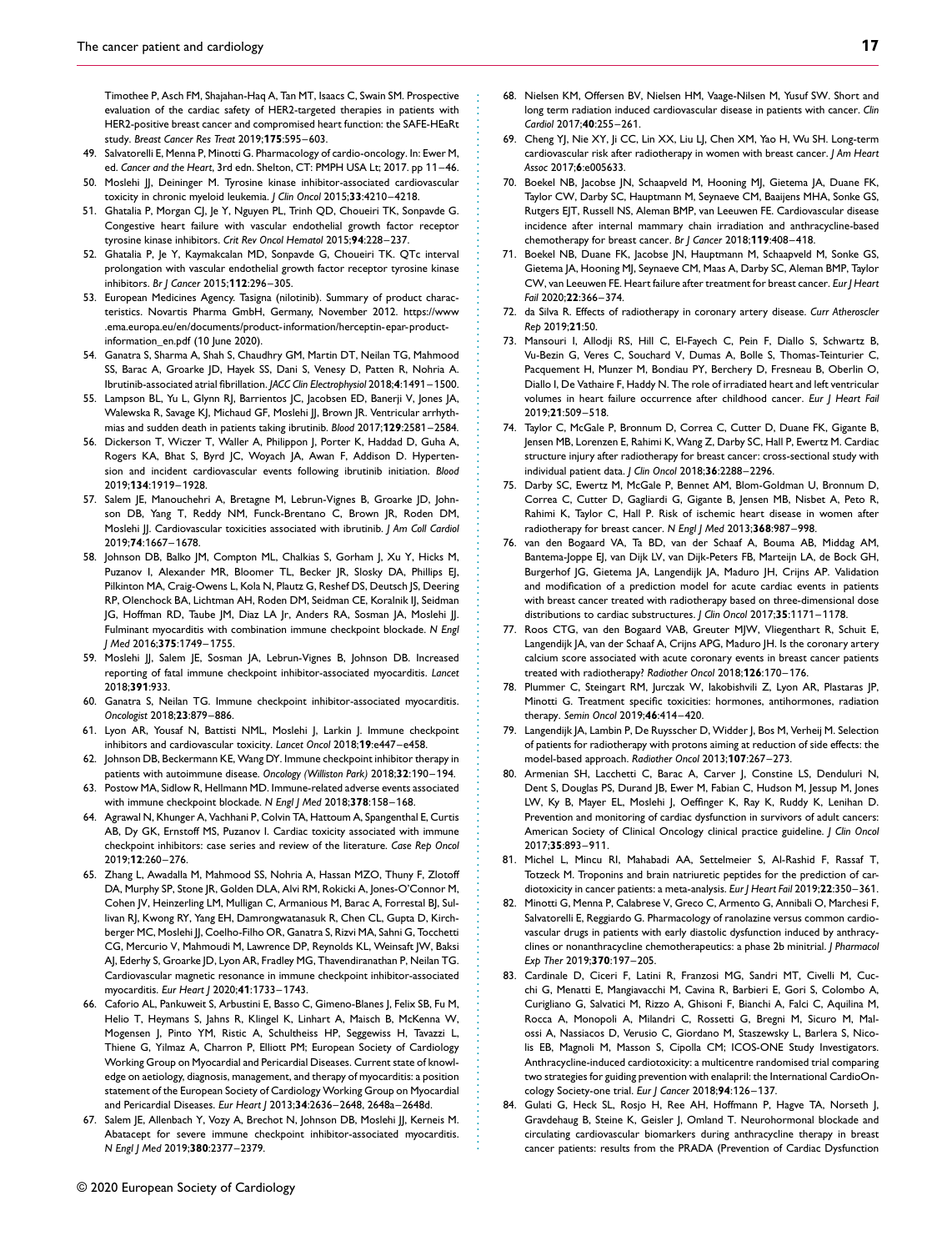During Adjuvant Breast Cancer Therapy) study. *J Am Heart Assoc* 2017;**6** :e006513.

- 85. Avila MS, Ayub-Ferreira SM, de Barros Wanderley MR Jr, das Dores Cruz F, Goncalves Brandao SM, Rigaud VOC, Higuchi-Dos-Santos MH, Hajjar LA, Kalil Filho R, Hoff PM, Sahade M, Ferrari MSM, de Paula Costa RL, Mano MS, Bittencourt Viana Cruz CB, Abduch MC, Lofrano Alves MS, Guimaraes GV, Issa VS, Bittencourt MS, Bocchi EA. Carvedilol for prevention of chemotherapy-related cardiotoxicity: the CECCY trial. *J Am Coll Cardiol* 2018;**71**:2281–2290.
- 86. Walker V, Crijns A, Langendijk J, Spoor D, Vliegenthart R, Combs SE, Mayinger M, Eraso A, Guedea F, Fiuza M, Constantino S, Tamarat R, Laurier D, Ferrieres J, Mousseaux E, Cardis E, Jacob S. Early detection of cardiovascular changes after radiotherapy for breast cancer: protocol for a European multicenter prospective cohort study (MEDIRAD EARLY HEART Study). *JMIR Res Protoc* 2018;**7**:e178.
- 87. Thavendiranathan P, Grant AD, Negishi T, Plana JC, Popovic ZB, Marwick TH. Reproducibility of echocardiographic techniques for sequential assessment of left ventricular ejection fraction and volumes: application to patients undergoing cancer chemotherapy. *J Am Coll Cardiol* 2013;**61**:77–84.
- 88. Walker J, Bhullar N, Fallah-Rad N, Lytwyn M, Golian M, Fang T, Summers AR, Singal PK, Barac I, Kirkpatrick ID, Jassal DS. Role of three-dimensional echocardiography in breast cancer: comparison with two-dimensional echocardiography, multiple-gated acquisition scans, and cardiac magnetic resonance imaging. *J Clin Oncol* 2010;**28**:3429–3436.
- 89. Armstrong GT, Plana JC, Zhang N, Srivastava D, Green DM, Ness KK, Daniel Donovan F, Metzger ML, Arevalo A, Durand JB, Joshi V, Hudson MM, Robison LL, Flamm SD. Screening adult survivors of childhood cancer for cardiomyopathy: comparison of echocardiography and cardiac magnetic resonance imaging. *J Clin Oncol* 2012;**30**:2876–2884.
- 90. Plana JC, Thavendiranathan P, Bucciarelli-Ducci C, Lancellotti P. Multi-modality imaging in the assessment of cardiovascular toxicity in the cancer patient. *JACC Cardiovasc Imaging* 2018;**11**:1173–1186.
- 91. Oikonomou EK, Kokkinidis DG, Kampaktsis PN, Amir EA, Marwick TH, Gupta D, Thavendiranathan P. Assessment of prognostic value of left ventricular global longitudinal strain for early prediction of chemotherapy-induced cardiotoxicity: a systematic review and meta-analysis. *JAMA Cardiol* 2019;**4**:1007–1018.
- 92. Awadalla M, Mahmood S, Groarke J, Hassan M, Nohria A, Rokicki A, Murphy S, Mercaldo N, Zhang L, Zlotoff D, Reynolds K, Alvi R, Banerji D, Liu S, Heinzerling L, Jones-O'Connor M, Bakar R, Cohen J, Kirchberger M, Sullivan R, Gupta D, Mulligan C, Shah S, Ganatra S, Rizvi M, Sahni G, Tocchetti C, Lawrence D, Mahmoudi M, Devereux R, Forrestal B, Mandawat A, Lyon A, Chen C, Barac A, Hung J, Thavendiranathan P, Picard M, Thuny F, Ederhy S, Michael GF, Neilan T. Global longitudinal strain and cardiac events in patients with immune checkpoint inhibitor-related myocarditis. *J Am Coll Cardiol* 2020;**75**:467–478.

............................................................... ................................................................ .........................................

- 93. Negishi K, Negishi T, Haluska BA, Hare JL, Plana JC, Marwick TH. Use of speckle strain to assess left ventricular responses to cardiotoxic chemotherapy and cardioprotection. *Eur Heart J Cardiovasc Imaging* 2014;**15**:324–331.
- 94. Negishi T, Thavendiranathan P, Negishi K, Marwick TH; SUCCOUR Investigators. Rationale and design of the strain surveillance of chemotherapy for improving cardiovascular outcomes: the SUCCOUR trial. *JACC Cardiovasc Imaging* 2018;**11**:1098–1105.
- 95. Fornaro A, Olivotto I, Rigacci L, Ciaccheri M, Tomberli B, Ferrantini C, Coppini R, Girolami F, Mazzarotto F, Chiostri M, Milli M, Marchionni N, Castelli G. Comparison of long-term outcome in anthracycline-related versus idiopathic dilated cardiomyopathy: a single centre experience. *Eur J Heart Fail* 2018;**20**:898–906.
- 96. Li X, Li Y, Zhang T, Xiong X, Liu N, Pang B, Ruan Y, Gao Y, Shang H, Xing Y. Role of cardioprotective agents on chemotherapy-induced heart failure: a systematic review and network meta-analysis of randomized controlled trials. *Pharmacol Res* 2020;**151**:104577.
- 97. Fang K, Zhang Y, Liu W, He C. Effects of angiotensin-converting enzyme inhibitor/angiotensin receptor blocker use on cancer therapy-related cardiac dysfunction: a meta-analysis of randomized controlled trials. *Heart Fail Rev* 2020 Jan 3. https://doi.org/10.1007/s10741-019-09906-x. Online ahead of print.
- 98. Huang S, Zhao Q, Yang ZG, Diao KY, He Y, Shi K, Shen MT, Fu H, Guo YK. Protective role of beta-blockers in chemotherapy-induced cardiotoxicity-a systematic review and meta-analysis of carvedilol. *Heart Fail Rev* 2019;**24**:325–333.
- 99. Wang Y, Wang M, Ni Y, Liang Z. Direct oral anticoagulants for thromboprophylaxis in ambulatory patients with cancer. *Hematology* 2020;**25**:63–70.
- 100. Ponikowski P, Voors AA, Anker SD, Bueno H, Cleland JGF, Coats AJS, Falk V, Gonzalez-Juanatey JR, Harjola VP, Jankowska EA, Jessup M, Linde C, Nihoyannopoulos P, Parissis JT, Pieske B, Riley JP, Rosano GMC, Ruilope LM, Ruschitzka F, Rutten FH, van der Meer P; ESC Scientific Document Group. 2016 ESC Guidelines for the diagnosis and treatment of acute and chronic heart failure: the Task Force for the diagnosis and treatment of acute and chronic heart

failure of the European Society of Cardiology (ESC). Developed with the special contribution of the Heart Failure Association (HFA) of the ESC. *Eur J Heart Fail* 2016;**18**:891–975.

- 101. Yancy CW, Jessup M, Bozkurt B, Butler J, Casey DE Jr, Colvin MM, Drazner MH, Filippatos GS, Fonarow GC, Givertz MM, Hollenberg SM, Lindenfeld J, Masoudi FA, McBride PE, Peterson PN, Stevenson LW, Westlake C. 2017 ACC/AHA/HFSA FOCUSED UPDATE of the 2013 ACCF/AHA guideline for the management of heart failure: a report of the American College of Cardiology/American Heart Association Task Force on Clinical Practice Guidelines and the Heart Failure Society of America. *J Am Coll Cardiol* 2017;**70**:776–803.
- 102. Whelton PK, Carey RM, Aronow WS, Casey DE |r, Collins K|, Dennison Himmelfarb C, DePalma SM, Gidding S, Jamerson KA, Jones DW, MacLaughlin EJ, Muntner P, Ovbiagele B, Smith SC |r, Spencer CC, Stafford RS, Taler SJ, Thomas RJ, Williams KA Sr, Williamson JD, Wright JT Jr. 2017 ACC/AHA/AAPA/ABC/ACPM/AGS/APhA/ASH/ASPC/NMA/PCNA guideline for the prevention, detection, evaluation, and management of high blood pressure in adults: a report of the American College of Cardiology/American Heart Association Task Force on Clinical Practice Guidelines. *Hypertension* 2018;**71**:e13–e115.
- 103. Williams B, Mancia G, Spiering W, Agabiti Rosei E, Azizi M, Burnier M, Clement DL, Coca A, de Simone G, Dominiczak A, Kahan T, Mahfoud F, Redon J, Ruilope L, Zanchetti A, Kerins M, Kjeldsen SE, Kreutz R, Laurent S, Lip GYH, McManus R, Narkiewicz K, Ruschitzka F, Schmieder RE, Shlyakhto E, Tsioufis C, Aboyans V, Desormais I; ESC Scientific Document Group. 2018 ESC/ESH Guidelines for the management of arterial hypertension. *Eur Heart J* 2018;**39**:3021–3104.
- 104. Kirchhof P, Benussi S, Kotecha D, Ahlsson A, Atar D, Casadei B, Castella M, Diener HC, Heidbuchel H, Hendriks J, Hindricks G, Manolis AS, Oldgren J, Popescu BA, Schotten U, Van Putte B, Vardas P; ESC Scientific Documents Group. 2016 ESC guidelines for the management of atrial fibrillation developed in collaboration with EACTS. *Eur Heart J* 2016;**37**:2893–2962.
- 105. January CT, Wann LS, Calkins H, Chen LY, Cigarroa JE, Cleveland JC Jr, Ellinor PT, Ezekowitz MD, Field ME, Furie KL, Heidenreich PA, Murray KT, Shea JB, Tracy CM, Yancy CW. 2019 AHA/ACC/HRS focused update of the 2014 AHA/ACC/HRS guideline for the management of patients with atrial fibrillation: a report of the American College of Cardiology/American Heart Association Task Force on Clinical Practice Guidelines and the Heart Rhythm Society in collaboration with the Society of Thoracic Surgeons. *Circulation* 2019;**140**:e125–e151.
- 106. Lip GYH, Banerjee A, Boriani G, Chiang CE, Fargo R, Freedman B, Lane DA, Ruff CT, Turakhia M, Werring D, Patel S, Moores L. Antithrombotic therapy for atrial fibrillation: CHEST guideline and expert panel report. *Chest* 2018;**154**:1121–1201.
- 107. Konstantinides SV, Meyer G, Becattini C, Bueno H, Geersing GJ, Harjola VP, Huisman MV, Humbert M, Jennings CS, Jimenez D, Kucher N, Lang IM, Lankeit M, Lorusso R, Mazzolai L, Meneveau N, Ni Ainle F, Prandoni P, Pruszczyk P, Righini M, Torbicki A, Van Belle E, Zamorano JL; ESC Scientific Document Group. 2019 ESC Guidelines for the diagnosis and management of acute pulmonary embolism developed in collaboration with the European Respiratory Society (ERS). *Eur Heart J* 2020;**41**:543–603.
- 108. Lyman GH, Bohlke K, Khorana AA, Kuderer NM, Lee AY, Arcelus JI, Balaban EP, Clarke JM, Flowers CR, Francis CW, Gates LE, Kakkar AK, Key NS, Levine MN, Liebman HA, Tempero MA, Wong SL, Somerfield MR, Falanga A; American Society of Clinical Oncology. Venous thromboembolism prophylaxis and treatment in patients with cancer: American Society of Clinical Oncology clinical practice guideline update 2014. *J Clin Oncol* 2015;**33**:654–656.
- 109. Key NS, Khorana AA, Kuderer NM, Bohlke K, Lee AYY, Arcelus JI, Wong SL, Balaban EP, Flowers CR, Francis CW, Gates LE, Kakkar AK, Levine MN, Liebman HA, Tempero MA, Lyman GH, Falanga A. Venous thromboembolism prophylaxis and treatment in patients with cancer: ASCO clinical practice guideline update. *J Clin Oncol* 2020;**38**:496–520.
- 110. Cardinale D, Colombo A, Lamantia G, Colombo N, Civelli M, De Giacomi G, Rubino M, Veglia F, Fiorentini C, Cipolla CM. Anthracycline-induced cardiomyopathy: clinical relevance and response to pharmacologic therapy. *J Am Coll Cardiol* 2010;**55**:213–220.
- 111. Gulati G, Heck SL, Ree AH, Hoffmann P, Schulz-Menger J, Fagerland MW, Gravdehaug B, von Knobelsdorff-Brenkenhoff F, Bratland A, Storas TH, Hagve TA, Rosjo H, Steine K, Geisler J, Omland T. Prevention of cardiac dysfunction during adjuvant breast cancer therapy (PRADA): a 2 x 2 factorial, randomized, placebo-controlled, double-blind clinical trial of candesartan and metoprolol. *Eur Heart J* 2016;**37**:1671–1680.
- 112. Martin-Garcia A, Lopez-Fernandez T, Mitroi C, Chaparro-Munoz M, Moliner P, Martin-Garcia AC, Martinez-Monzonis A, Castro A, Lopez-Sendon JL, Sanchez PL. Effectiveness of sacubitril-valsartan in cancer patients with heart failure. *ESC Heart Fail* 2020;**7**:763–767.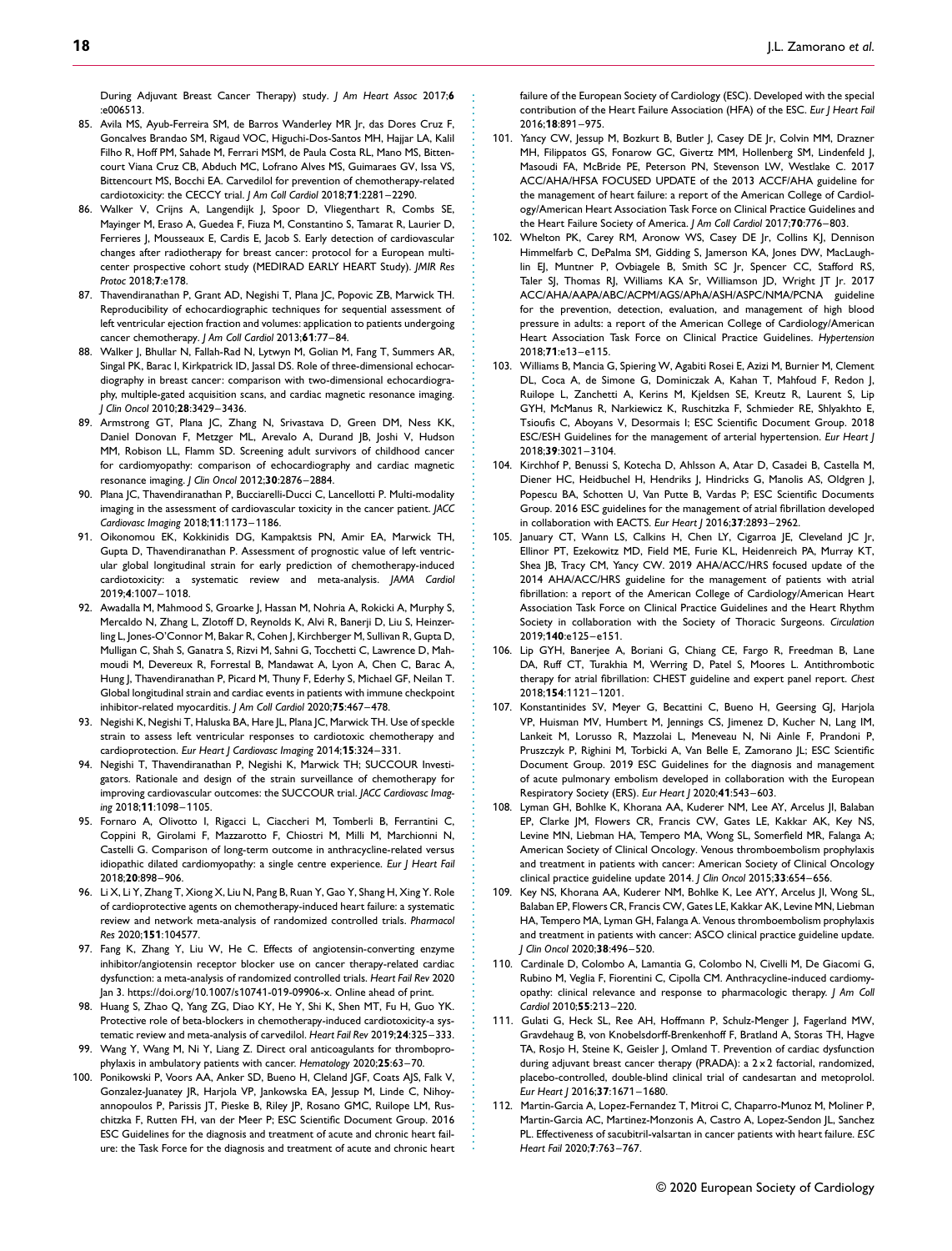- 113. Camilli M, Del Buono M, Crea F, Minotti G. Acute heart failure 29years after treatment for childhood cancer. *JACC CardioOncol* 2020;**2**:316–319.
- 114. Haouala A, Widmer N, Montemurro M, Buclin T, Decosterd L. Cardiovascular drug interactions with tyrosine kinase inhibitors. *Cardiovasc Med* 2010;**13**:147–154.
- 115. Boriani G, Corradini P, Cuneo A, Falanga A, Foa R, Gaidano G, Ghia PP, Martelli M, Marasca R, Massaia M, Mauro FR, Minotti G, Molica S, Montillo M, Pinto A, Tedeschi A, Vitolo U, Zinzani PL. Practical management of ibrutinib in the real life: focus on atrial fibrillation and bleeding. *Hematol Oncol* 2018;**36**:624–632.
- 116. Kirkilesis GI, Kakkos SK, Tsolakis IA. A systematic review and meta-analysis of the efficacy and safety of anticoagulation in the treatment of venous thromboembolism in patients with cancer. *Eur J Vasc Endovasc Surg* 2019;**57**: 685–701.
- 117. Rossel A, Robert-Ebadi H, Combescure C, Grosgurin O, Stirnemann J, Addeo A, Garin N, Agoritsas T, Reny JL, Marti C. Anticoagulant therapy for acute venous thrombo-embolism in cancer patients: a systematic review and network meta-analysis. *PLoS One* 2019;**14**:e0213940.
- 118. Agnelli G, Becattini C, Meyer G, Munoz A, Huisman MV, Connors JM, Cohen A, Bauersachs R, Brenner B, Torbicki A, Sueiro MR, Lambert C, Gussoni G, Campanini M, Fontanella A, Vescovo G, Verso M; Caravaggio Investigators. Apixaban for the treatment of venous thromboembolism associated with cancer. *N Engl J Med* 2020;**382**:1599–1607.
- 119. Short NJ, Connors JM. New oral anticoagulants and the cancer patient. *Oncologist* 2014;**19**:82–93.
- 120. Fried LP, Ferrucci L, Darer J, Williamson JD, Anderson G. Untangling the concepts of disability, frailty, and comorbidity: implications for improved targeting and care. *J Gerontol A Biol Sci Med Sci* 2004;**59**:255–263.
- 121. Shanafelt T. Treatment of older patients with chronic lymphocytic leukemia: key questions and current answers. *Hematology Am Soc Hematol Educ Program* 2013;**2013**:158–167.
- 122. Nguyen KL, Alrezk R, Mansourian PG, Naeim A, Rettig MB, Lee CC. The crossroads of geriatric cardiology and cardio-oncology. *Curr Geriatr Rep* 2015;**4**:327–337.
- 123. Jones LW, Courneya KS, Mackey JR, Muss HB, Pituskin EN, Scott JM, Hornsby WE, Coan AD, Herndon JE II, Douglas PS, Haykowsky M. Cardiopulmonary function and age-related decline across the breast cancer survivorship continuum. *J Clin Oncol* 2012;**30**:2530–2537.

................................................................. .............................................................. ........................................

- 124. Wood WA, Deal AM, Reeve BB, Abernethy AP, Basch E, Mitchell SA, Shatten C, Hie Kim Y, Whitley J, Serody JS, Shea T, Battaglini C. Cardiopulmonary fitness in patients undergoing hematopoietic SCT: a pilot study. *Bone Marrow Transplant* 2013;**48**:1342–1349.
- 125. Gilchrist SC, Barac A, Ades PA, Alfano CM, Franklin BA, Jones LW, La Gerche A, Ligibel JA, Lopez G, Madan K, Oeffinger KC, Salamone J, Scott JM, Squires RW, Thomas RJ, Treat-Jacobson DJ, Wright JS; American Heart Association Exercise, Cardiac Rehabilitation and Secondary Prevention Committee of the Council on Clinical Cardiology; Council on Cardiovascular and Stroke Nursing; Council on Peripheral Vascular Disease. Cardio-oncology rehabilitation to manage cardiovascular outcomes in cancer patients and survivors: a scientific statement from the American Heart Association. *Circulation* 2019;**139**: e997–e1012.
- 126. Jones LW, Haykowsky M, Pituskin EN, Jendzjowsky NG, Tomczak CR, Haennel RG, Mackey JR. Cardiovascular reserve and risk profile of postmenopausal women after chemoendocrine therapy for hormone receptor-positive operable breast cancer. *Oncologist* 2007;**12**:1156–1164.
- 127. Groarke JD, Payne DL, Claggett B, Mehra MR, Gong J, Caron J, Mahmood SS, Hainer J, Neilan TG, Partridge AH, Di Carli M, Jones LW, Nohria A. Association of post-diagnosis cardiorespiratory fitness with cause-specific mortality in cancer. *Eur Heart J Qual Care Clin Outcomes* 2020 Mar 13. https://doi.org/10.1093/ehjqcco/qcaa015. Online ahead of print.
- 128. Hornsby WE, Douglas PS, West MJ, Kenjale AA, Lane AR, Schwitzer ER, Ray KA, Herndon JE II, Coan A, Gutierrez A, Hornsby KP, Hamilton E, Wilke LG, Kimmick GG, Peppercorn JM, Jones LW. Safety and efficacy of aerobic training in operable breast cancer patients receiving neoadjuvant chemotherapy: a phase II randomized trial. *Acta Oncol* 2014;**53**:65–74.
- 129. Scott JM, Nilsen TS, Gupta D, Jones LW. Exercise therapy and cardiovascular toxicity in cancer. *Circulation* 2018;**137**:1176–1191.
- 130. Scott JM, Dolan LB, Norton L, Charles JB, Jones LW. Multisystem toxicity in cancer: lessons from NASA's countermeasures program. *Cell* 2019;**179**:1003–1009.
- 131. Jones LW, Habel LA, Weltzien E, Castillo A, Gupta D, Kroenke CH, Kwan ML, Quesenberry CP Jr, Scott J, Sternfeld B, Yu A, Kushi LH, Caan BJ. Exercise and risk of cardiovascular events in women with nonmetastatic breast cancer. *J Clin Oncol* 2016;**34**:2743–2749.
- 132. Scott JM, Li N, Liu Q, Yasui Y, Leisenring W, Nathan PC, Gibson T, Armenian SH, Nilsen TS, Oeffinger KC, Ness KK, Adams SC, Robison LL, Armstrong GT, Jones LW. Association of exercise with mortality in adult survivors of childhood cancer. *JAMA Oncol* 2018;**4**:1352–1358.
- 133. Lakoski SG, Eves ND, Douglas PS, Jones LW. Exercise rehabilitation in patients with cancer. *Nat Rev Clin Oncol* 2012;**9**:288–296.
- 134. Scott JM, Zabor EC, Schwitzer E, Koelwyn GJ, Adams SC, Nilsen TS, Moskowitz CS, Matsoukas K, Iyengar NM, Dang CT, Jones LW. Efficacy of exercise therapy on cardiorespiratory fitness in patients with cancer: a systematic review and meta-analysis. *J Clin Oncol* 2018;**36**:2297–2305.
- 135. Armstrong GT, Joshi VM, Ness KK, Marwick TH, Zhang N, Srivastava D, Griffin BP, Grimm RA, Thomas J, Phelan D, Collier P, Krull KR, Mulrooney DA, Green DM, Hudson MM, Robison LL, Plana JC. Comprehensive echocardiographic detection of treatment-related cardiac dysfunction in adult survivors of childhood cancer: results from the St Jude Lifetime Cohort Study. *J Am Coll Cardiol* 2015;**65**:2511–2522.
- 136. Fidler MM, Reulen RC, Henson K, Kelly J, Cutter D, Levitt GA, Frobisher C, Winter DL, Hawkins MM; British Childhood Cancer Survivor Study Steering Group. Population-based long-term cardiac-specific mortality among 34 489 five-year survivors of childhood cancer in Great Britain. *Circulation* 2017;**135**:951–963.
- 137. Grabow D, Kaiser M, Hjorth L, Byrne J, Alessi D, Allodji RS, Bagnasco F, Bardi E, Bautz A, Bright CJ, de Vathaire F, EAM F, Garwicz S, Hagberg O, Haupt R, Hawkins MM, Jakab Z, LCM K, Kuehni CE, Kuonen R, Lahteenmaki PM, Reulen RC, Ronckers CM, Sacerdote C, Vu-Bezin G, Wesenberg F, Wiebe T, Winter DL, Winther JF, Zaletel LZ, Kaatsch P; PanCareSurFup Consortium. The PanCareSurFup cohort of 83,333 five-year survivors of childhood cancer: a cohort from 12 European countries. *Eur J Epidemiol* 2018;**33**: 335–349.
- 138. Feijen E, Font-Gonzalez A, van der Pal HJH, Kok WEM, Geskus RB, Ronckers CM, Bresters D, van Dalen EC, van Dulmen-den Broeder E, van den Berg MH, van der Heiden-van der Loo M, van den Heuvel-Eibrink MM, van Leeuwen FE, Loonen JJ, Neggers S, Versluys ABB, Tissing WJE, Kremer LCM; DCOG-LATER Study Group. Risk and temporal changes of heart failure among 5-year childhood cancer survivors: a DCOG-LATER study. *J Am Heart Assoc* 2019;**8**: e009122.
- 139. Armstrong GT, Kawashima T, Leisenring W, Stratton K, Stovall M, Hudson MM, Sklar CA, Robison LL, Oeffinger KC. Aging and risk of severe, disabling, life-threatening, and fatal events in the childhood cancer survivor study. *J Clin Oncol* 2014;**32**:1218–1227.
- 140. Armenian SH, Hudson MM, Mulder RL, Chen MH, Constine LS, Dwyer M, Nathan PC, Tissing WJ, Shankar S, Sieswerda E, Skinner R, Steinberger J, van Dalen EC, van der Pal H, Wallace WH, Levitt G, Kremer LC; International Late Effects of Childhood Cancer Guideline Harmonization Group. Recommendations for cardiomyopathy surveillance for survivors of childhood cancer: a report from the International Late Effects of Childhood Cancer Guideline Harmonization Group. *Lancet Oncol* 2015;**16**:e123–e136.
- 141. Truong SR, Barry WT, Moslehi JJ, Baker EL, Mayer EL, Partridge AH. Evaluating the utility of baseline cardiac function screening in early-stage breast cancer treatment. *Oncologist* 2016;**21**:666–670.
- 142. Minasian LM, Dimond E, Davis M, Adhikari B, Fagerstrom R, Fabian C, Floyd J, Unger JM, Douglas PS, Mustian KM. The evolving design of NIH-funded cardio-oncology studies to address cancer treatment-related cardiovascular toxicity. *JACC CardioOncol* 2019;**1**:105–113.
- 143. Dent SF, Suter TM, Lopez-Fernandez T, Opolski G, Menna P, Minotti G. Cardio-oncology in clinical studies and real life. *Semin Oncol* 2019;**46**:  $421 - 425$
- 144. Marchesi F, Salvatorelli E, Renzi D, Mengarelli A, Minotti G, Menna P. Efficacy and safety of low dose ponatinib in a case of Ph-positive acute lymphoblastic leukaemia. *Br J Haematol* 2019;**187**:e15–e17.
- 145. Nathan PC, Ford JS, Henderson TO, Hudson MM, Emmons KM, Casillas JN, Lown EA, Ness KK, Oeffinger KC. Health behaviors, medical care, and interventions to promote healthy living in the Childhood Cancer Survivor Study cohort. *J Clin Oncol* 2009;**27**:2363–2373.
- 146. Nathan PC, Greenberg ML, Ness KK, Hudson MM, Mertens AC, Mahoney MC, Gurney JG, Donaldson SS, Leisenring WM, Robison LL, Oeffinger KC. Medical care in long-term survivors of childhood cancer: a report from the childhood cancer survivor study. *J Clin Oncol* 2008;**26**:4401–4409.
- 147. Truitt R, Mu A, Corbin EA, Vite A, Brandimarto J, Ky B, Margulies KB. Increased afterload augments sunitinib-induced cardiotoxicity in an engineered cardiac microtissue model. *JACC Basic Transl Sci* 2018;**3**:265–276.
- 148. Melendez GC, Jordan JH, D'Agostino RB Jr, Lesnefsky EJ, Hundley WG. Accelerated left ventricular interstitial collagen deposition after receiving doxorubicin in hypertension. *J Am Coll Cardiol* 2018;**72**:1555–1557.